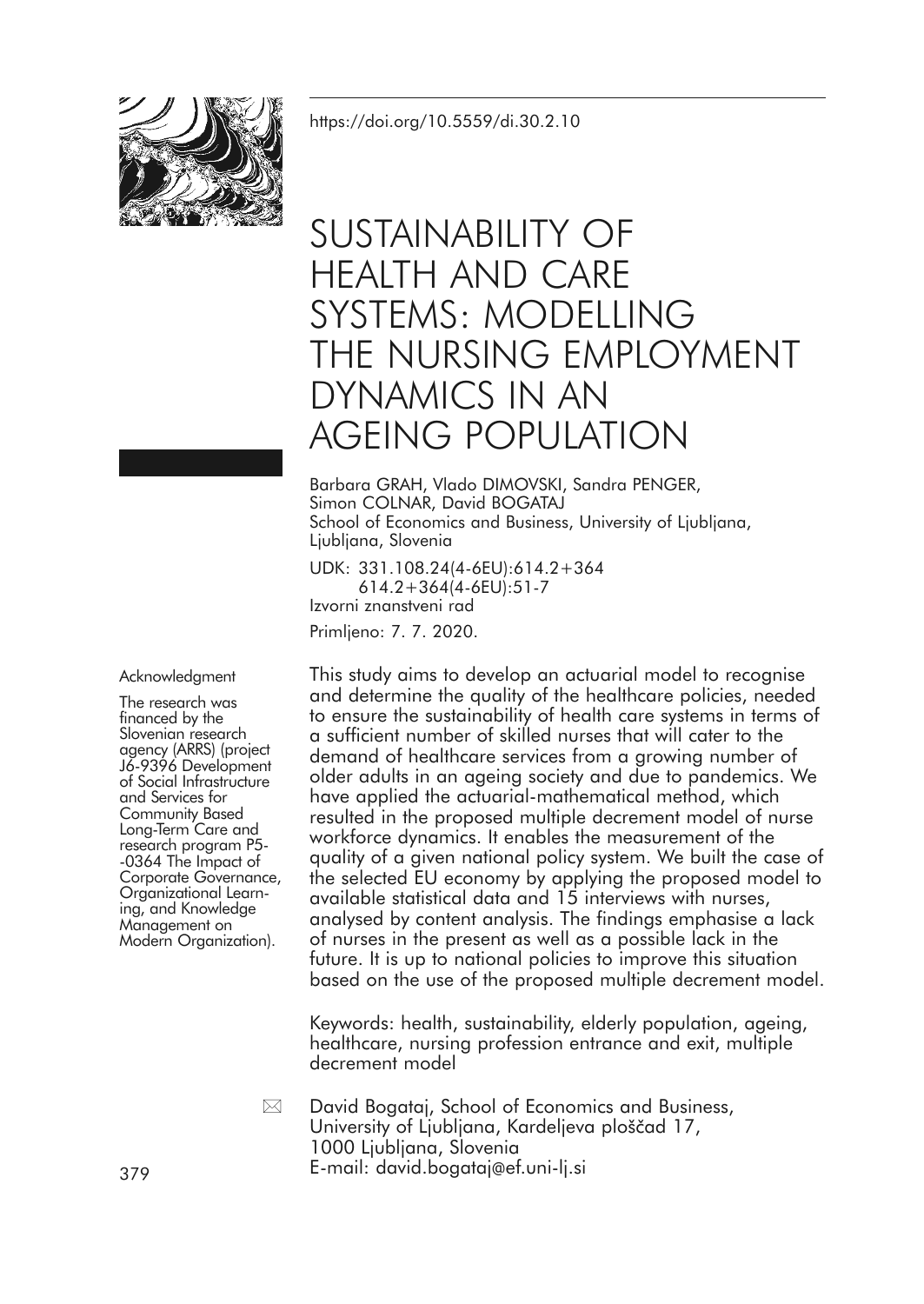# **INTRODUCTION**

The sustainability of health and care systems is in question due to the gap between available healthcare human resources and the rising demand from a growing number of older adults and global pandemics. Sustainability of health and care systems is forming a key theoretical framework with which one can deal with the needs of the present population without compromising the ability of future generations (Ziolo et al., 2019). Sustainability is a multifaceted concept that includes environmental, sociocultural, and financial factors (Anåker & Elf, 2014). A number of studies have linked the sustainability of health and care systems to improvements in people's quality of life (Tur-Porcar et al., 2019). Health sustainability should be part of the national and international strategies of healthcare organisations (Lay, 2007), and it should have properly allocated services in spatial systems (Drobne & Bogataj, 2014, 2015).

However, today's global nursing shortage is having an opposite impact on health systems, and the global ageing population and pandemics have accentuated the concern regarding this shortage (Leung et al., 2020). Even though the nursing profession plays an important role in ageing societies and research on the sustainability of health and care systems is gaining importance, the modelling of nurse employment dynamics remains poorly researched. The concept of nursing employment dynamics is vague and underexplored and has not been empirically tested or developed. There are no clear considerations of nurses' employment dynamics which measure the quality of the national healthcare policy system.

How one models entrances and exits in the nursing profession is an important theoretical and empirical question. Because of turnovers, one can witness burnouts and identify a lack of organisational strategies (Bonetti et al., 2019). We test and extend this theory by developing a model that enables investigating the factors related to nurse employment dynamics. We draw upon logic, theory, and methodology from the discipline of actuarial science to extend knowledge about the sustainability of health and care systems and the nursing profession in four ways. First, in contrast to the prioritisation of recent studies of the shortage of professional nurses, we document the dynamic perspective of nursing shortage through entrance and exit forecasting. Second, the study highlights various facets of nursing profession dynamics from the demand-and-supply side of health sustainability issues. Third, the proposed multiple decrement model is an objective measuring tool grounded in an actuarial-mathematical method. Fourth, we have validated our study with 15 qualitative field 380 interviews.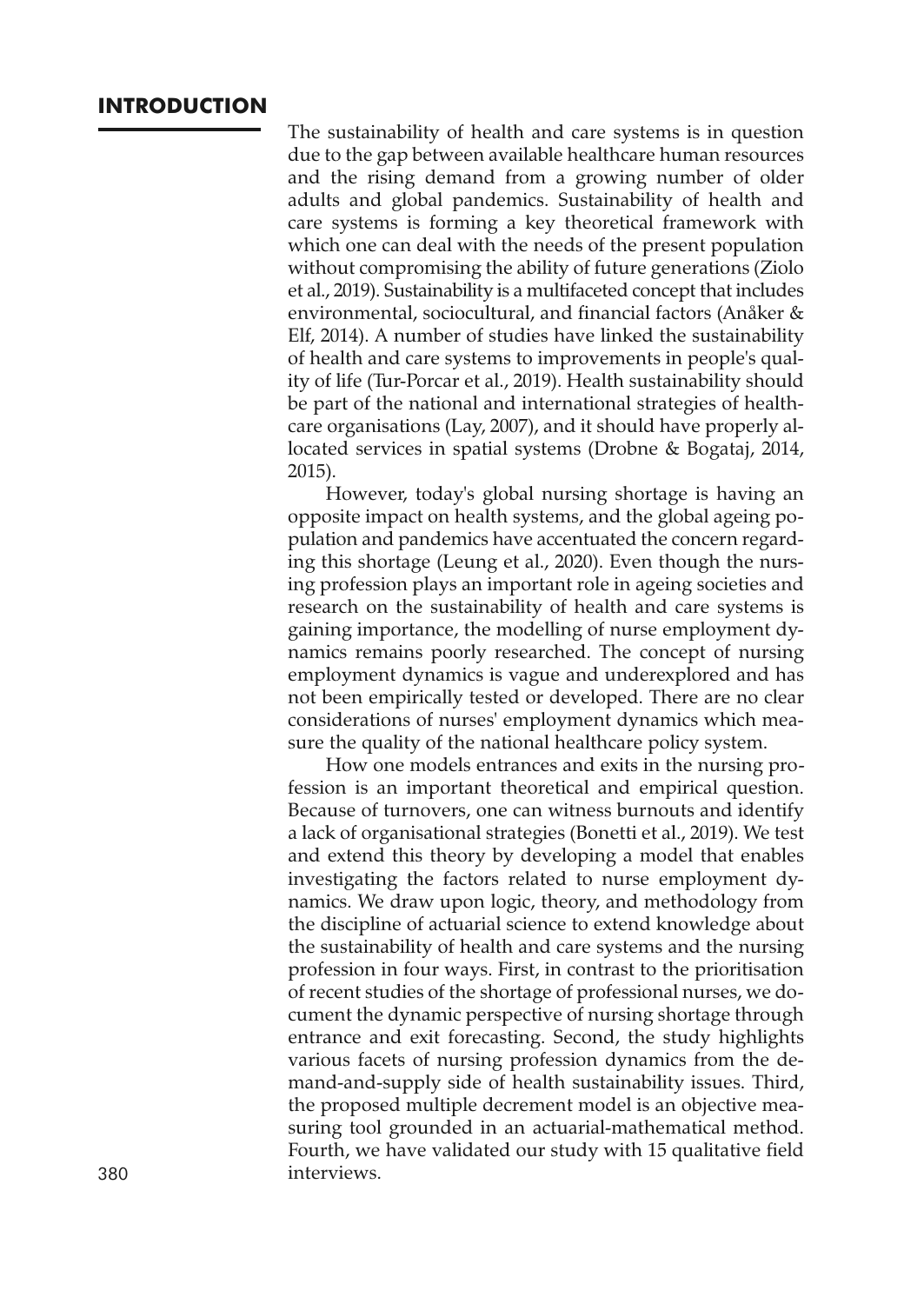# **Sustainability of health and care systems related to availability of nurses: nursing employment – demand side**

The ageing population increases the demand for healthcare services, in which nurses play a crucial part. Nursing is a noble, valued, and honourable profession that focuses on the well being of individuals (Aboshaiqah, 2016). At the contextual level, nurses represent a crucial part of the healthcare workforce (Haddad & Toney-Butler, 2018). At the practical level, nurses' performances are reliable indicators of the quality of holistic healthcare management (Hassmiller & Cozine, 2006). Current projections indicate that the supply of nurses cannot meet the demand for professional nursing services. The impact of ageing will present a challenge for almost all member states, as the total age-related expenditures are expected to grow, by 1.7% p.p., to 26.7% of gross domestic product between 2016 and 2070.

Bogataj et al. (2015) argue that the ageing of a population entails changes in the field of employment policies, including the nursing workforce. Due to numerous improvements in the medical field, several diseases once considered fatal can now be treated, often requiring long-term healthcare services, which significantly affects the demand side of the nursing workforce. Marć et al. (2019) found that long-term care is an important strategic attribute, requiring a larger number of professionally trained nurses. Scholars have recognised the shortage of human resources in the health profession to be critical (Webber, 2011). It is projected that the shortage of healthcare personnel will rise to 12.9 million by 2035, which would challenge the sustainability of health and care systems.

# **Sustainability of health and care systems related to nursing employment – supply side**

The facets relating to the supply-side perspective on nurse employment can be classified into three groups: education, profession specifics, and human resource management (*HRM*) (Table 1). Aboshaiqah (2016) argued that the supply of an adequate nursing workforce and education of future nurses are core challenges to the sustainability of health and care systems. Insights into data from 12 countries in Europe are critical in considering the shortage of nurses (Marć et al., 2019).

Past research focused on the education of potential nurses, namely on the shortage of academically qualified teaching staff (Nardi & Gyurko, 2013), as one of the most relevant factors that inform nurses' entrance and exit dynamics (Sawaengdee 381 et al., 2016). The number of age-related exits is reflected in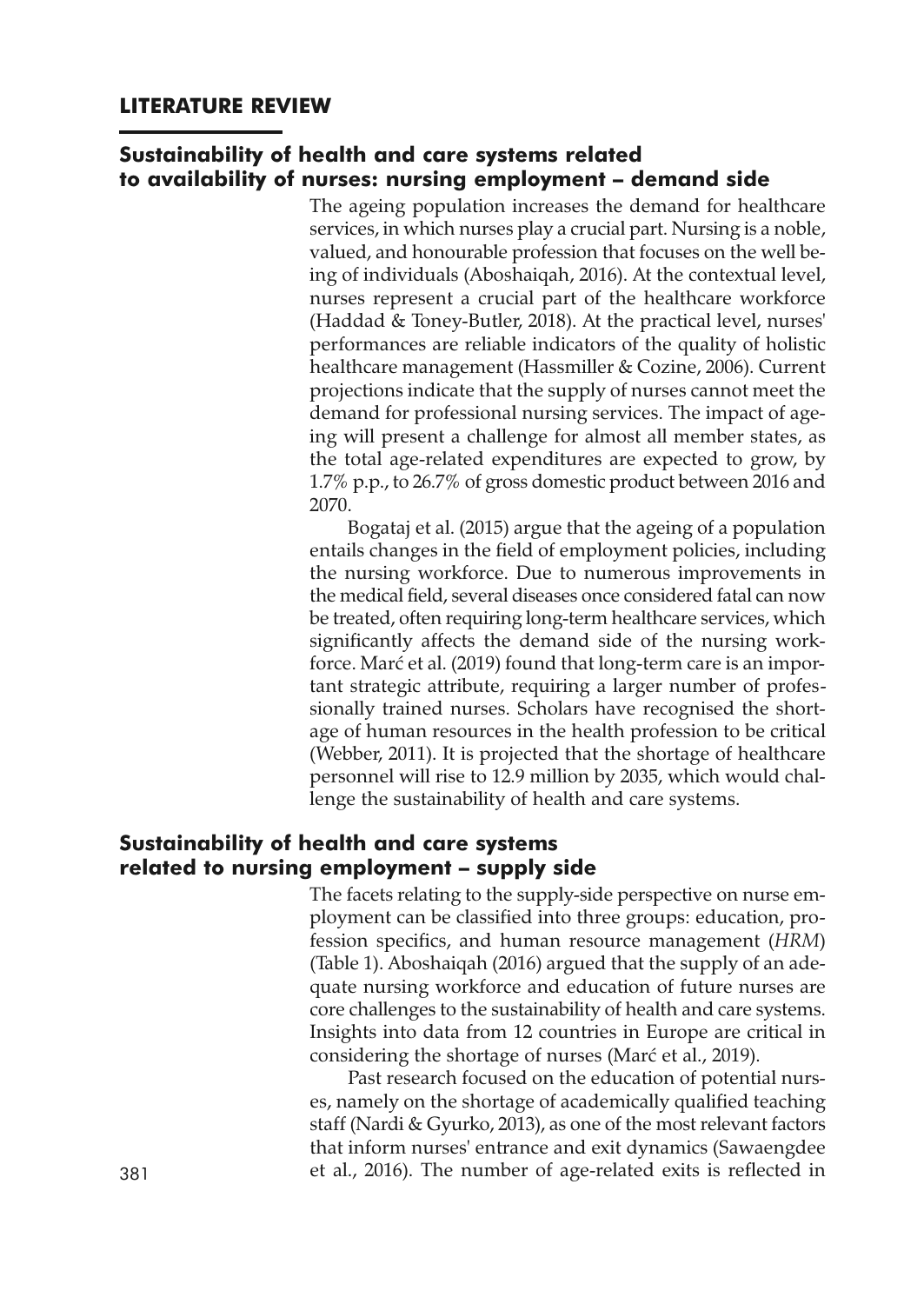| DRUŠ. ISTRAŽ. ZAGREB<br>GOD. 30 (2021), BR. 2,<br>STR. 379-400        | nursing schools and faculties, which limits the number of<br>nurses who can be trained and who can enter the labour mar-                                                                                                                                 |
|-----------------------------------------------------------------------|----------------------------------------------------------------------------------------------------------------------------------------------------------------------------------------------------------------------------------------------------------|
| GRAH, B. ET AL.:<br><b>SUSTAINABILITY OF</b>                          | ket (Cooley & De Gagne, 2016). Despite job availabilities in<br>the nursing profession, it continues to struggle. Nurses who<br>possess inadequate knowledge and skills can negatively im-<br>pact patient healthcare and patient survival chances (Bau- |
| O TABLE 1                                                             | mann et al., 2001). To ensure future long-term healthcare pro-<br>vision, the nurses' role needs to change. Nurses should have                                                                                                                           |
| Facets affecting the<br>supply side of nurse's<br>employment dynamics | new qualifications, specialise in certain knowledge and skills,<br>and be included in specialised healthcare teams (Marć et al.,<br>2019).                                                                                                               |

| Facet              | Description                               | Authors                                                                                                                                                                     |
|--------------------|-------------------------------------------|-----------------------------------------------------------------------------------------------------------------------------------------------------------------------------|
| Education          | Shortages of academically qualified staff | Aiken et al., 2013; Nardi &<br>Gyurko, 2013; Auerbach et al.,<br>2015; Sawaengdee et al., 2016;<br>Haddad & Toney-Butler, 2018                                              |
| Nursing profession | Specifics of nursing profession           | Evans & Frank, 2003; Dietrich<br>Leurer et al., 2007; Pillay, 2009;<br>Aiken et al., 2013; Sawaengdee<br>et al., 2016; Squires et al., 2017;<br>Haddad & Toney-Butler, 2018 |
| Human resource     | HRM and working environment<br>management | Newman et al., 2001;<br>Aboshaiqah, 2016; Squires et<br>al., 2017; Bonetti et al., 2019                                                                                     |

Scholars outline important specifics of the nursing profession, such as high turnover, the inequitable distribution of the workforce (Sawaengdee et al., 2016) in terms of women's dominance and relevant sociocultural factors (Squires et al., 2017), and the willingness to travel and commute to the workplace (Janež et al., 2018; Drobne & Bogataj, 2013, 2017). While financial incentives manage to reduce turnover to a degree, a large number of baby-boomer nurses will retire soon, and new nursing graduates will not be able to close that gap due to the limited increase in their numbers (Auerbach et al., 2015). Healthcare systems in developing countries are faced with the challenge of migration of professional nurses not only from rural to urban environments, but internationally as well (Pillay, 2009). Furthermore, the global phenomenon of the migration of healthcare workers from lower-income countries to wealthier ones, provides further insight into the complexity of contemporary issues related to the nursing profession (Kaelin, 2011).

The third facet is HRM and the working environment. 382 The retention of nurses is related to conditions in the work-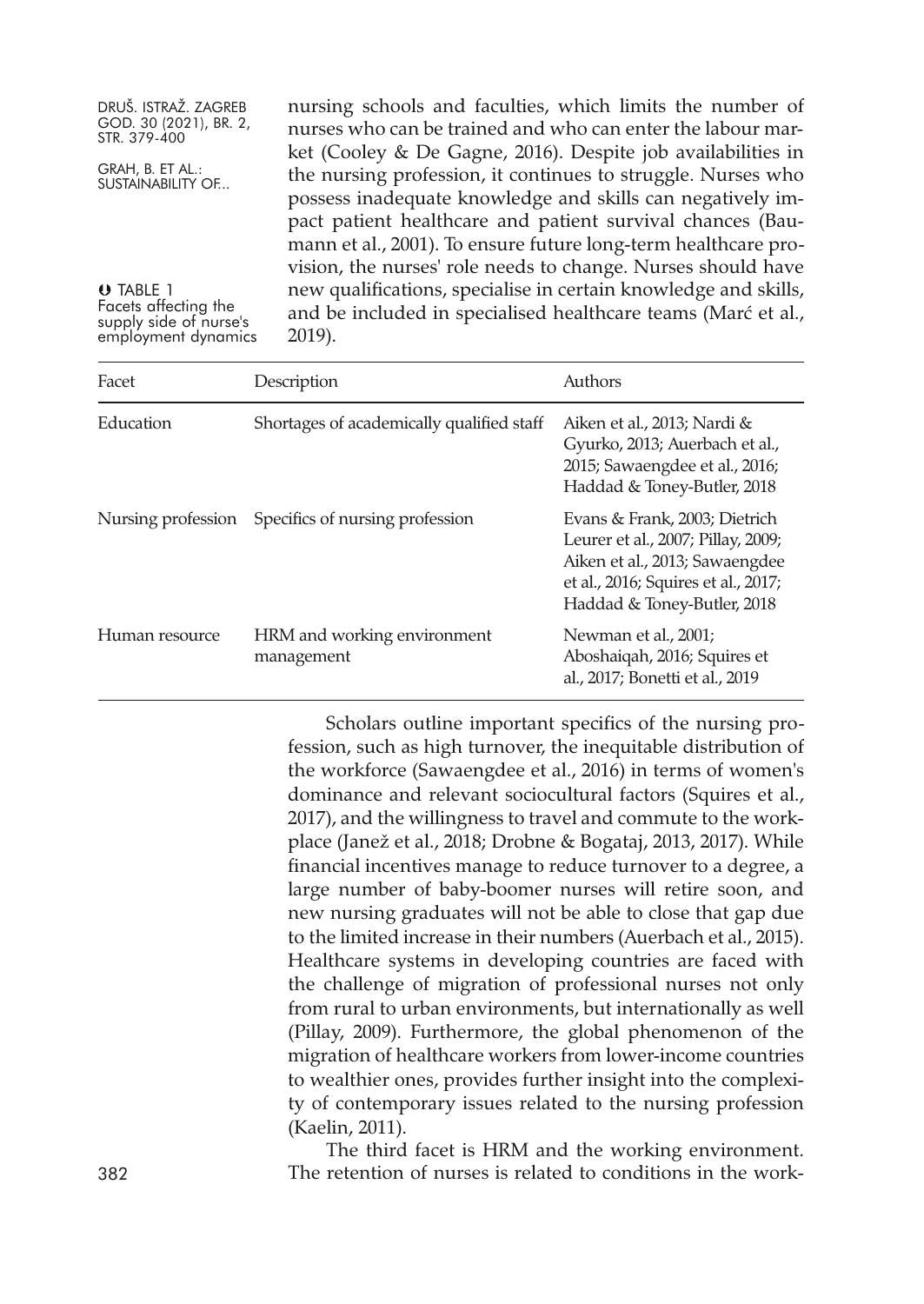GRAH, B. ET AL.: SUSTAINABILITY OF... ing environment and HRM, which are important factors that influence exits in the nursing profession (Chan et al., 2013). Some graduates quickly acknowledge this is not the profession that they had imagined and drop out. Some who remain may later experience extensive workloads that result in burnout, causing them to leave the profession. Turnover rates in the nursing profession range from 8.8% to 37.0% (Nursing Solutions, 2016). Nurses find that their job demands and workloads exceed their capacities and capabilities (Aboshaiqah, 2016). Healthcare management is advised to carefully select nursing middle management, as inappropriate leadership may negatively affect nurses' health and performance (Bonetti et al., 2019).

Furthermore, the costs of nurse training are high, and specific actions should be taken to avoid a high percentage of qualified nurses exiting their profession early (Newman et al., 2001). Nursing shortage and financial impact of failed retention have immediate as well as long-term healthcare effects (Armmer, 2017). Huddleston and Gray (2016) point to the high costs of replacements related to turnover issues and emphasise the importance of a healthy work environment (Tadić Vujčić, 2019). Features of an unhealthy working environment are abusive behaviour, lack of trust, disrespect and poor leadership (Huddleston & Gray, 2016). Nurses themselves have identified seven different initiatives for effective retention in the nursing profession (Dietrich Leurer et al., 2007): (1) consultation and communication with nurses regarding changes; (2) recognition of their efforts by superiors; (3) adequate staffing; (4) supportive management; (5) flexible work schedules and work-life balance; (6) supporting new nurses with wisdom and knowledge; (7) professional development.

#### **METHOD**

# **Multiple decrement model of nursing profession dynamics**

To investigate the dynamics of the nursing profession, we propose the multiple decrement model (Bogataj et al., 2015). For the successful forecasting of different states of nurses, we develop the model to forecast the entrances and exits in the nursing profession in each age cohort and derive the probabilities of transition at various ages at the regional and national levels, based on a demographic multiple decrement model. The model will enable long-term projections of available nurses in different states of productivity and facilitate an understanding of the patterns regarding entrances and exits in the nursing workforce, contextualising how different policies influence the dynamics. The nurses can belong to various states,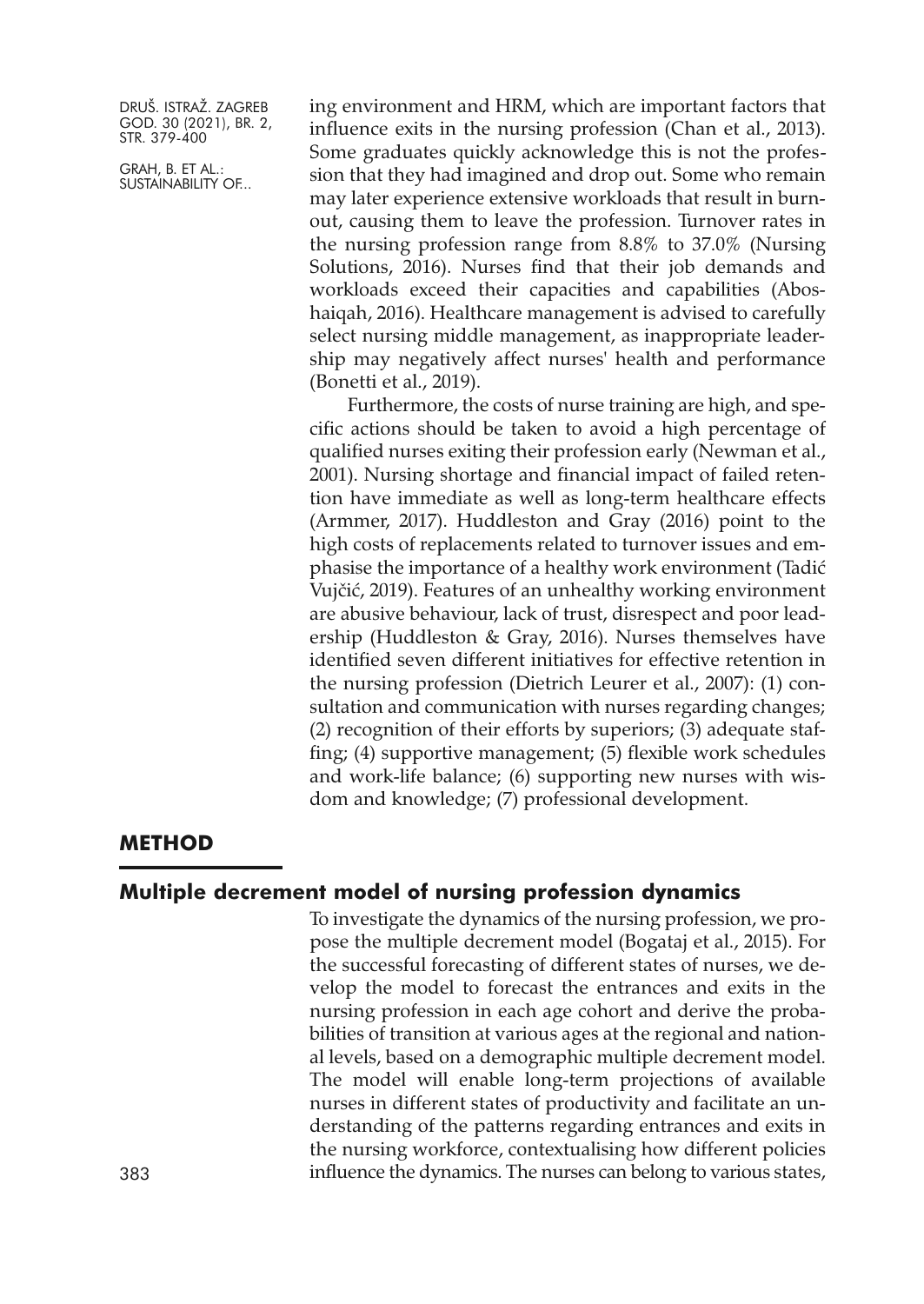GRAH, B. ET AL.: SUSTAINABILITY OF... from nursing student to nurses who are changing professions or retiring or who die (Figure 1). In multiple decrement models we have m+1 different states for nurses.



 $\Rightarrow$  Figure 1 Transitions to and from employment for nurses

> Legend: NS – nursing student ( $i = 0$ ); NT – nurse trainee ( $i$ ,  $j = 1$ ); FPN – fully productive nurse  $(i, j = 2)$ ; ECP – exit by changed profession (i,  $j = 3$ ); ER – exit by retirement (i,  $j = 4$ ); ED – exit by death or other kind of losing them forever  $(i = 5)$ ; relevant transitions for policymakers are marked with arrows. Emigrated are included in  $j = 5$ .

> We denote the initial state (number of nursing students) as state 0, and transition, which models a nurse in the state of type i by the line of the graph from this node to the state (node)  $i, j = 1, 2, \ldots$  The model describes the probabilities of transition from state 0 to state j∈W (where W is the set of different categories of nurse productivity). All paths to j determine the dynamics of HRM. In a multiple-decrement setup, transitions between any two states (from  $i$  to  $j$ ,  $i > j$ ) are not possible (the graph is directed). A nurse aged  $x$  is denoted by  $(x)$ . The number of nurses in age x is denoted by  $S_x$ . Thus,  $x + T_i(x)$ will be the age when the nurse exits the current state i and enters a new state j, j∈W. The future work period in the category of type i,  $T_i(x)$ , is a random variable with a probability distribution function:

$$
G_i(\tau) = \Pr(T_i \le \tau), \tau \ge 0 \tag{1}
$$

 $G_i(\tau)$  represents the probability of the nurse exiting the profession within τ years, for any fixed τ. We assume that in  $G_i(\tau)$ , the probability distribution of  $T_i$ , is known, continuous, and has a probability density  $g_i(\tau) = G_i'(\tau)$ . The data for  $G_i(\tau)$ should be obtainable from national statistics. Thus, one can describe the following:

$$
g_i(\tau) d\tau = \Pr(\tau < T_i < \tau + d\tau, i \in W) \tag{2}
$$

where (2) describes the probability of the nurse transfer-384 ring from the state of productivity i, in the infinitesimal time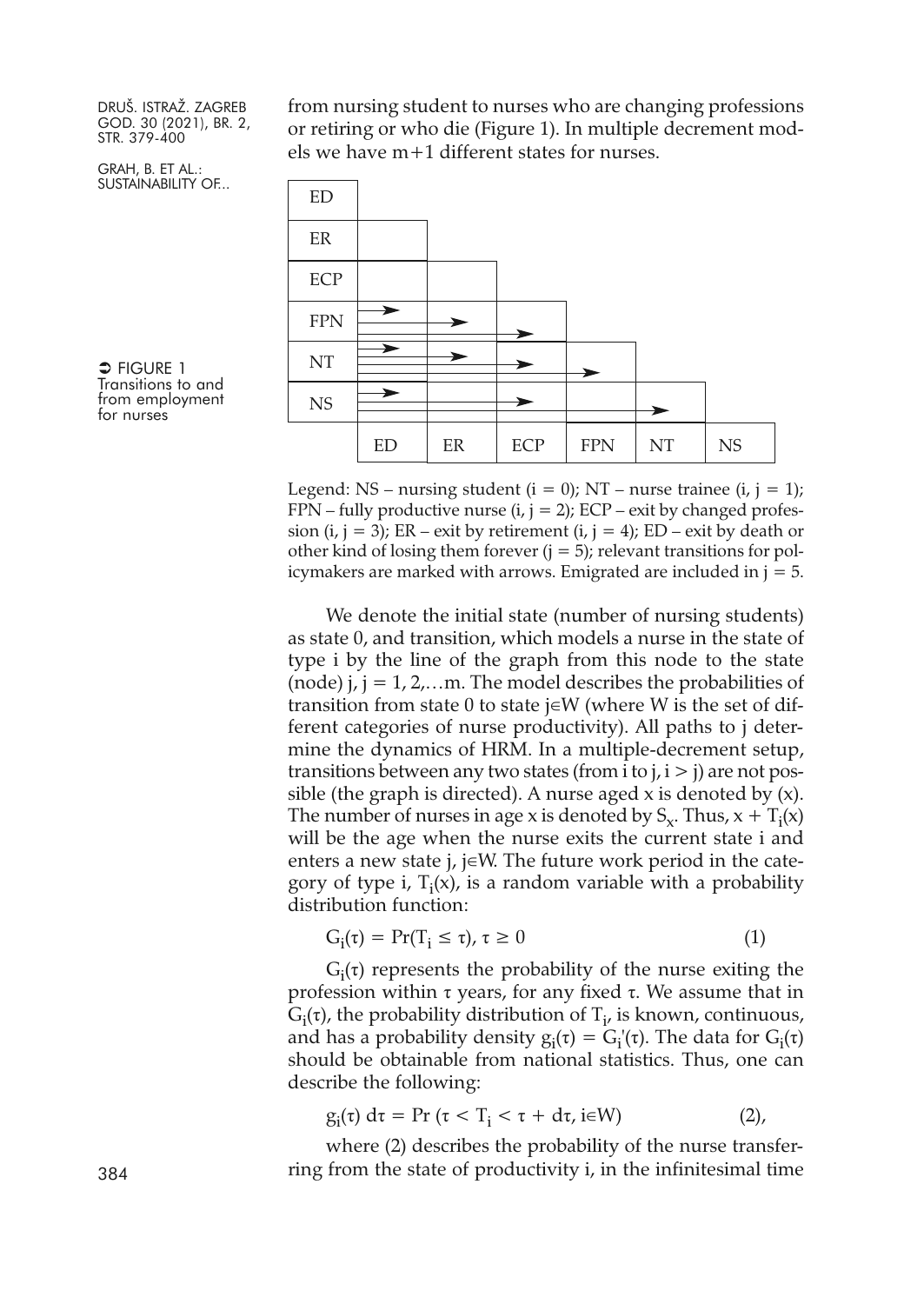GRAH, B. ET AL.: SUSTAINABILITY OF... interval, from τ to τ + dτ. The probability that a nurse who is x years old and in a state of productivity i transferring into a state of productivity j within  $\tau$  years is denoted by  $_{\tau}q_{\nu}(i, j)$ . We have the relationships for probability of transitions from i, to j as the states in Figure 1:

$$
_{\tau}q_{x}(i, j) = G(i, j; \tau); \tau = 1 \rightarrow_{\tau}q_{x}(i, j) = q_{xt}^{(i, j)}
$$
 (3)

where *q* can change by years (by t). Similarly, one can write the probability of stay in the same status:

$$
_{\tau}P_X(i) = 1 - \sum_{j=i+1}^m G(i, j; \tau); \tau = 1 \rightarrow_{\tau}P_X(i) = p_{X,t}^{(i)},
$$
 (4)

where p can change by years (t). Here  $p_{x,t}^{(i)}$  denotes the probability that an x-year-old nurse in year t will remain in their current state i for at least 1 year.

The graph starts at an initial state  $i = NS$  (nursing student). Based on national statistics, we can observe all possible paths and calculate probabilities (as relative frequencies obtained from statistics) of their realisation from NS through some of the identified child nodes j∈W. These probabilities are subjects of the matrix  $P_{xt}$  in equation (5). The structure of nursing students and nurses at age x in year t is described with vector **S***x,t*. Forecasting the distribution of nurses at age x in the year t+1, denoted with  $S_{x+1,t+1}$  is the product of vector  $S_{x,t}$  and the transition matrix  $P_{xt}$ . To this product we add the vector of immigration **M***x,t*. These states should be summarised through nurses of all ages to  $S_t = \sum_x S_{x,t}$  according to their states of productivity:

$$
\mathbf{S}_{x+1,t+1}^{z} = \mathbf{S}_{x,t} \cdot \mathbf{P}_{x,t} = \begin{bmatrix} p_{x,t}^{(0)} & q_{x,t}^{(0,1)} & q_{x,t}^{(0,2)} & q_{x,t}^{(0,3)} & q_{x,t}^{(0,4)} & q_{x,t}^{(0,5)} \\ 0 & p_{x,t}^{(1)} & q_{x,t}^{(1,2)} & q_{x,t}^{(1,3)} & q_{x,t}^{(1,4)} & q_{x,t}^{(1,5)} \\ 0 & p_{x,t}^{(2)} & q_{x,t}^{(2,3)} & q_{x,t}^{(2,4)} & q_{x,t}^{(2,5)} \\ 0 & 0 & p_{x,t}^{(2)} & q_{x,t}^{(2,3)} & q_{x,t}^{(2,4)} & q_{x,t}^{(2,5)} \\ 0 & 0 & 0 & p_{x,t}^{(4)} & q_{x,t}^{(4,5)} & q_{x,t}^{(5)} \\ 0 & 0 & 0 & 0 & p_{x,t}^{(4)} & q_{x,t}^{(4,5)} \\ 0 & 0 & 0 & 0 & 1 \end{bmatrix} = \begin{bmatrix} S_{x}^{(0)} & S_{x+1,t+1}^{(0)} & S_{x+1,t+1}^{(0)} & S_{x+1,t+1}^{(0)} & S_{x+1,t+1}^{(0)} \\ S_{x,t+1}^{(0)} & S_{x,t+1}^{(0)} & S_{x+1,t+1}^{(0)} & S_{x+1,t+1}^{(0)} & S_{x+1,t+1}^{(0)} \\ 0 & 0 & 0 & 0 & 1 \end{bmatrix}
$$
\n
$$
= \begin{bmatrix} S_{x+1,t+1}^{(0)} & S_{x+1,t+1}^{(0)} & S_{x+1,t+1}^{(0)} & S_{x+1,t+1}^{(0)} & S_{x+1,t+1}^{(0)} \\ 0 & 0 & 0 & 0 & 1 \end{bmatrix}
$$
\n
$$
= \begin{bmatrix} S_{x+1,t+1}^{(0)} & S_{x+1,t+1}^{(0)} & S_{x+1,t+1}^{(0)} & S_{x+1,t+1}^{(0)} & S_{x+1,t+1}^{(0)} \\ 0 & 0 & 0 & 0 & 1 \end{bmatrix}
$$
\n
$$
= \begin{bmatrix} S_{x
$$

Where with the last line of **P** we summarise those who died or are lost for the system. **M***x,t* is vector of immigrations, while emigrations are already included in the 6th column of the transition matrix.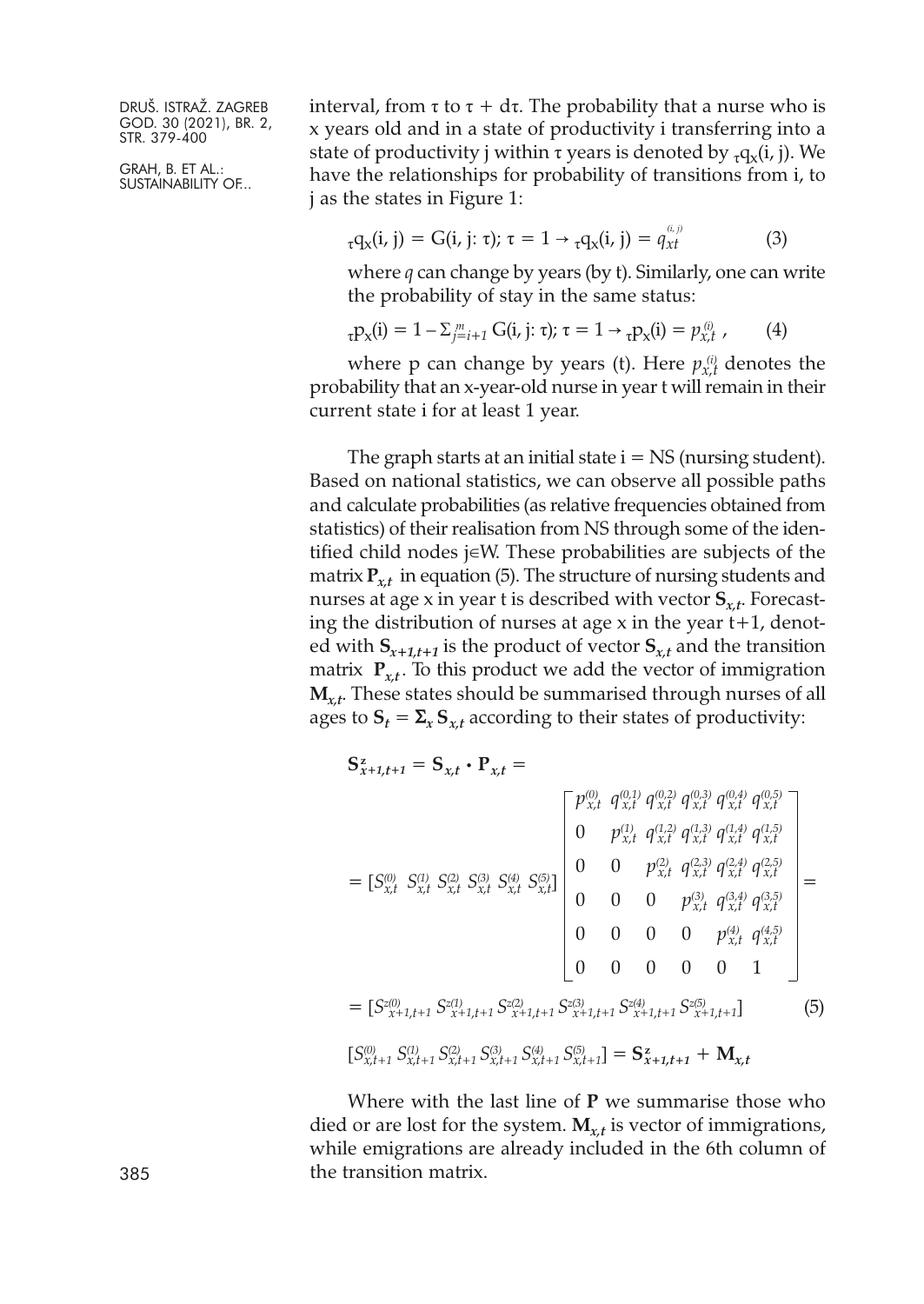# **Research results based on the multiple decrement model**

A registered nurse is perceived as one with a graduate degree, while in Slovenia, a nurse is perceived as possessing a graduate degree and a secondary school diploma. In the study year 2016-17, 8% of total high-school students in Slovenia enrolled in the Secondary School of Nursing (Table 2) (Ministry of Education, Science, and Sport, n.a.). The number of employees in healthcare in Slovenia as of 2017 was 42.994 (Slovenian Statistical office, n.a.), of which 21.141 were nurses (Table 3) (National Institute for Public Health, n.a.).

|         | Veterinary technician | Healthcare |
|---------|-----------------------|------------|
| 2012/13 | 184                   | 1081       |
| 2013/14 | 189                   | 1127       |
| 2014/15 | 185                   | 1045       |
| 2015/16 | 180                   | 1013       |
| 2016/17 | 179                   | 1025       |

Source: Ministry of Education, Science and Sport, n.a.

| Ages      | Healthcare and<br>social care | Healthcare | Social care |
|-----------|-------------------------------|------------|-------------|
| Total     | 62367                         | 42994      | 19373       |
| 15-19     | 202                           | 95         | 107         |
| $20 - 24$ | 2527                          | 1590       | 937         |
| $25 - 29$ | 6739                          | 5143       | 1596        |
| $30 - 34$ | 8371                          | 6214       | 2157        |
| 35-39     | 8304                          | 5861       | 2443        |
| $40 - 44$ | 8206                          | 5380       | 2826        |
| 45-49     | 8029                          | 4979       | 3050        |
| $50 - 54$ | 9714                          | 6267       | 3447        |
| 55-59     | 7643                          | 5345       | 2298        |
| $60 - 64$ | 2075                          | 1583       | 492         |
| $65+$     | 557                           | 537        | 20          |

Source: Slovenian Statistical Office, n.a.

Let us assume that the number of new nurses who graduated in 2017 was equal to the number enrolled in the school year 2016/2017 (1025). We also assume that these graduated nurses are 18 years old in 2017 and all enrolled for the required training in the same year. Immigrations are not included in this case study. Therefore, the initial vector (January 1, 2017) is:

$$
\mathbf{S}_{18,2017} = [S_{18,t}^{(0)} S_{18,t}^{(1)} S_{18,t}^{(2)} S_{18,t}^{(3)} S_{18,t}^{(3)} S_{18,t}^{(4)} S_{18,t1}^{(5)}]_{2017} =
$$
  
386 0 0 0 0 0 0

 $\bullet$  Table 2 Number of students enrolled

 $\bigcirc$  TABLE 3 Employees in health and social care in <sup>2017</sup>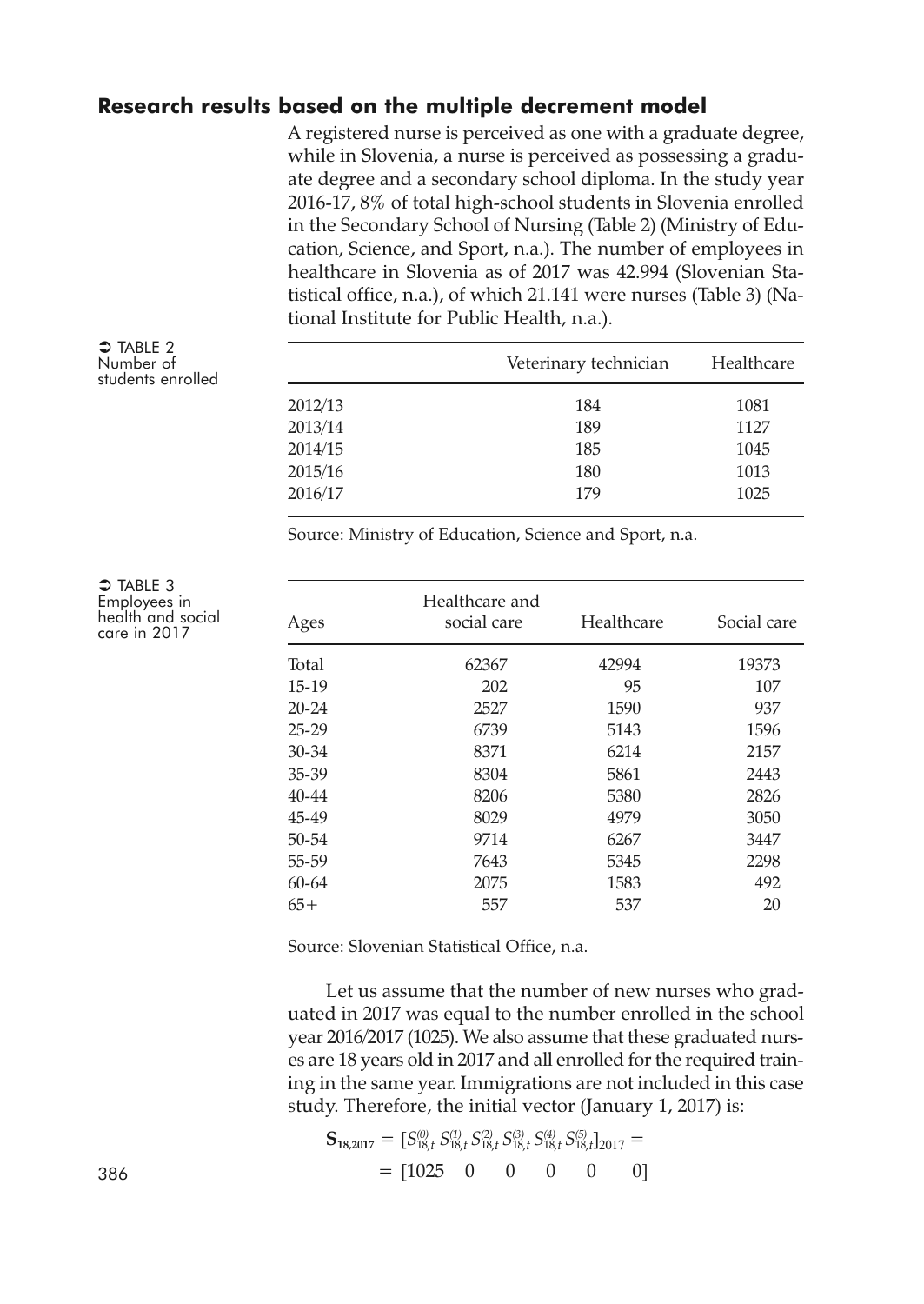GRAH, B. ET AL.: SUSTAINABILITY OF...

The transition matrix was constructed based on demographic data and employment tables for different occupation groups for the year 2017, collected at the national level by the Slovenian Statistical Office and from registration of employment from M1 and M2 forms by The Health Insurance Institute of Slovenia. We assume that the policies influencing the transition matrix will remain constant in the following years. Therefore, the constant yearly transition matrix would be as follows:

| $P_{x,2017} = P_{x,t} = p =$ |       |          |       |          |       |
|------------------------------|-------|----------|-------|----------|-------|
| U                            | 0,999 | 0        | 0     | 0        | 0,001 |
| 0                            | 0     | 0,999    | 0     | $\Omega$ | 0,001 |
| 0                            | 0     | 0,964    | 0,030 | 0,005    | 0,001 |
| 0                            | 0     | 0        | 0,989 | 0,010    | 0,001 |
| 0                            | 0     | 0        | 0     | 0.999    | 0,001 |
| $\bigcap$                    | 0     | $\theta$ | 0     | 0        |       |

In this case, we can write for them the first transition, which is available in the statistics of January 1st, 2018:

| $S_{19,2018} = [1025 \quad 0 \quad 0 \quad 0 \quad 0 \quad 0]$ |  |  |  |
|----------------------------------------------------------------|--|--|--|
| $\cdot$ <b>P</b> = [0 1024 0 0 0 1]                            |  |  |  |

and for the second year, when they enter employment status:

$$
\mathbf{S}_{20,2019} = \begin{bmatrix} 0 & 1024 & 0 & 0 & 0 & 1 \end{bmatrix} \cdot \mathbf{P} = \begin{bmatrix} 0 & 0 & 1023 & 0 & 0 & 2 \end{bmatrix}
$$

What would be their allocation after  $\tau$  years? If the demographic figures, salaries and other benefits do not change, if the matrix does not change, we can write:

**S**<sub>18+τ,2017+τ</sub> =  $S$ <sub>18,2017</sub> • **P**<sup>τ</sup>

For example, after 18 years, if there are no immigrations, the structure of vector S would be:

$$
\mathbf{S}_{36,2035} = \mathbf{S}_{18,2017} \cdot \mathbf{P}^{18} = \begin{bmatrix} 0 & 0 & 569 & 346 & 92 & 18 \end{bmatrix}
$$

According to the transition matrix of nurses, their number in employment will decrease. Therefore, in 16 years, we may lose 454 nurses. Upon summarising the effects of our nurse-employment policy over all cohorts, we can see that this loss is enormous.

Understanding workforce entrances and exits in the nursing profession is essential for providing the required nursing services for the ageing population. The quality of HRM contributes to young people choosing the nursing profession and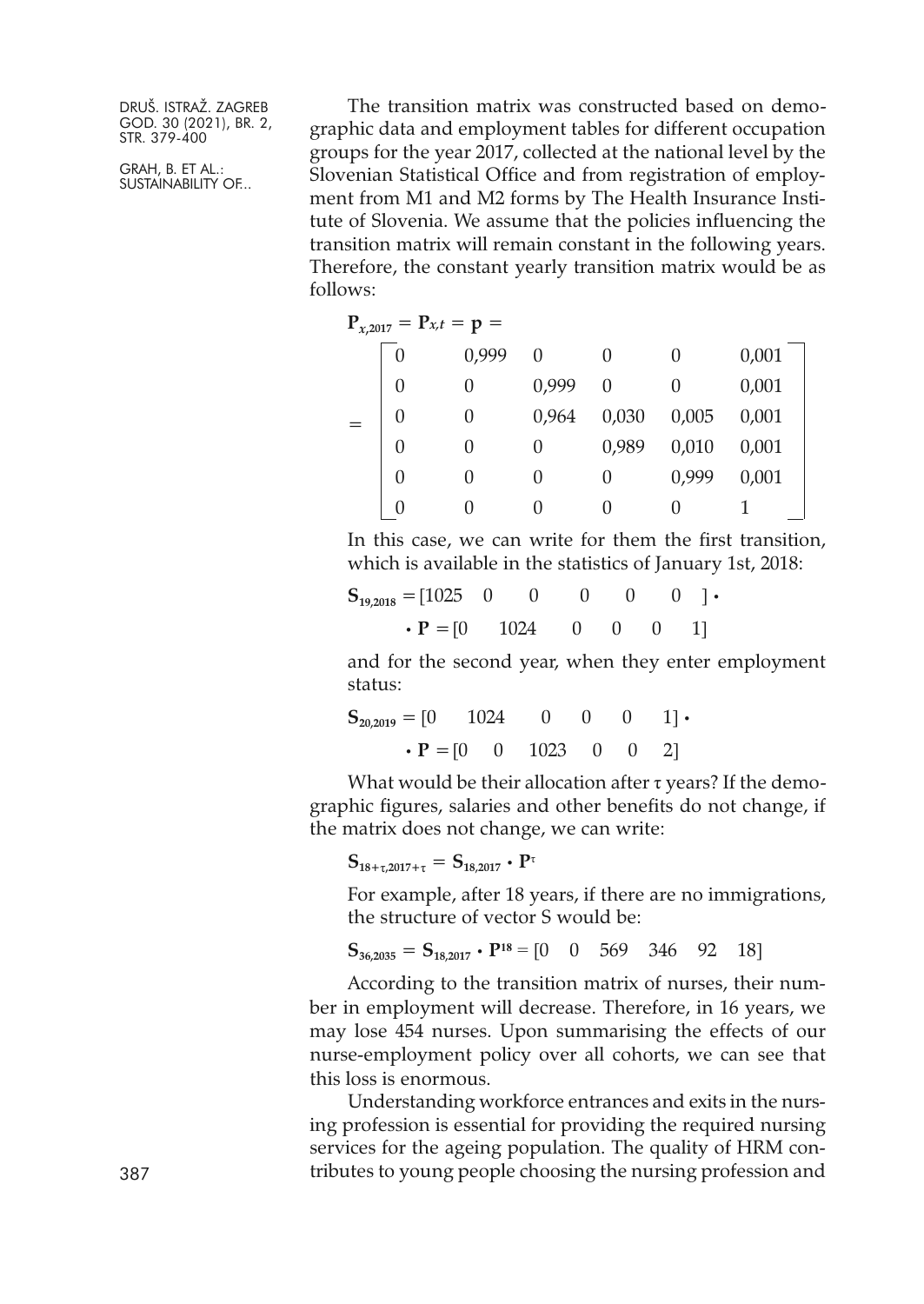GRAH, B. ET AL.: SUSTAINABILITY OF... encourages existing nurses to remain in their profession. Table presents the forecast regarding availability of nurses aged (in 2017) up to the studied year 2063, when they will be 64 years old.

| Year         | Age      | <b>NS</b>             | NT                                   | <b>FPN</b>       | ECP              | ER               | <b>ED</b>               |
|--------------|----------|-----------------------|--------------------------------------|------------------|------------------|------------------|-------------------------|
| 2017         | 18       | 1025                  | $\boldsymbol{0}$                     | $\boldsymbol{0}$ | $\boldsymbol{0}$ | $\boldsymbol{0}$ | $\boldsymbol{0}$        |
| 2018         | 19       | 0                     | 1024                                 | $\boldsymbol{0}$ | $\overline{0}$   | $\boldsymbol{0}$ | 1                       |
| 2019         | 20       | $\boldsymbol{0}$      | $\boldsymbol{0}$                     | 1023             | $\overline{0}$   | $\boldsymbol{0}$ | $\overline{c}$          |
| 2020         | 21       | $\boldsymbol{0}$      | $\boldsymbol{0}$                     | 986              | 31               | 5                | $\overline{\mathbf{3}}$ |
| 2021         | 22       | $\boldsymbol{0}$      | $\overline{0}$                       | 951              | 60               | 10               | $\overline{4}$          |
| 2022         | 23       | $\boldsymbol{0}$      | $\boldsymbol{0}$                     | 916              | 88               | 16               | 5                       |
| 2023         | 24       | $\boldsymbol{0}$      | $\boldsymbol{0}$                     | 883              | 114              | 21               | 6                       |
| 2024         | 25       | $\boldsymbol{0}$      | $\boldsymbol{0}$                     | 852              | 140              | 27               | $\overline{7}$          |
| 2025         | 26       | $\boldsymbol{0}$      | $\boldsymbol{0}$                     | 821              | 164              | 32               | 8                       |
| 2026         | 27       | $\boldsymbol{0}$      | $\boldsymbol{0}$                     | 791              | 186              | 38               | 9                       |
| 2027         | 28       | $\boldsymbol{0}$      | $\boldsymbol{0}$                     | 763              | 208              | 44               | 10                      |
| 2028         | 29       | $\boldsymbol{0}$      | $\boldsymbol{0}$                     | 735              | 229              | 50               | 11                      |
| 2029         | 30       | $\boldsymbol{0}$      | $\boldsymbol{0}$                     | 709              | 248              | 56               | 12                      |
| 2030         | 31       | 0                     | $\boldsymbol{0}$                     | 683              | 267              | 62               | 13                      |
| 2031         | 32       | $\boldsymbol{0}$      | $\boldsymbol{0}$                     | 659              | 284              | 68               | 14                      |
| 2032         | 33       | $\boldsymbol{0}$      | $\boldsymbol{0}$                     | 635              | 301              | 74               | 15                      |
| 2033         | 34       | $\boldsymbol{0}$      | $\boldsymbol{0}$                     | 612              | 317              | 80               | 16                      |
| 2034         | 35       | 0                     | $\boldsymbol{0}$                     | 590              | 332              | 86               | 17                      |
| 2035         | 36       | 0                     | $\boldsymbol{0}$                     | 569              | 346              | 92               | 18                      |
| 2036         | 37       | 0                     | $\boldsymbol{0}$                     | 548              | 359              | 98               | 19                      |
| 2037         | 38       | $\boldsymbol{0}$      | $\boldsymbol{0}$                     | 529              | 371              | 105              | 20                      |
| 2038<br>2039 | 39<br>40 | $\boldsymbol{0}$      | $\boldsymbol{0}$<br>$\boldsymbol{0}$ | 510<br>491       | 383<br>394       | 111              | 21<br>22                |
| 2040         | 41       | 0<br>$\boldsymbol{0}$ | $\boldsymbol{0}$                     | 474              | 405              | 117<br>123       | 23                      |
| 2041         | 42       | $\boldsymbol{0}$      | $\boldsymbol{0}$                     | 457              | 414              | 130              | 24                      |
| 2042         | 43       | $\boldsymbol{0}$      | $\boldsymbol{0}$                     | 440              | 424              | 136              | 25                      |
| 2043         | 44       | $\boldsymbol{0}$      | $\boldsymbol{0}$                     | 424              | 432              | 142              | 26                      |
| 2044         | 45       | $\boldsymbol{0}$      | $\boldsymbol{0}$                     | 409              | 440              | 149              | 27                      |
| 2045         | 46       | $\boldsymbol{0}$      | $\boldsymbol{0}$                     | 394              | 448              | 155              | 28                      |
| 2046         | 47       | $\boldsymbol{0}$      | $\boldsymbol{0}$                     | 380              | 454              | 161              | 29                      |
| 2047         | 48       | $\boldsymbol{0}$      | $\boldsymbol{0}$                     | 366              | 461              | 167              | 30                      |
| 2048         | 49       | $\boldsymbol{0}$      | $\boldsymbol{0}$                     | 353              | 467              | 174              | 31                      |
| 2049         | 50       | $\boldsymbol{0}$      | $\boldsymbol{0}$                     | 341              | 472              | 180              | 32                      |
| 2050         | 51       | $\boldsymbol{0}$      | $\boldsymbol{0}$                     | 328              | 477              | 186              | 33                      |
| 2051         | 52       | $\boldsymbol{0}$      | $\boldsymbol{0}$                     | 316              | 482              | 192              | 34                      |
| 2052         | 53       | $\boldsymbol{0}$      | $\boldsymbol{0}$                     | 305              | 486              | 199              | 35                      |
| 2053         | 54       | $\boldsymbol{0}$      | $\boldsymbol{0}$                     | 294              | 490              | 205              | 36                      |
| 2054         | 55       | $\boldsymbol{0}$      | $\boldsymbol{0}$                     | 283              | 493              | 211              | 37                      |
| 2055         | 56       | 0                     | $\boldsymbol{0}$                     | 273              | 496              | 217              | 38                      |
| 2056         | 57       | $\boldsymbol{0}$      | $\overline{0}$                       | 263              | 499              | 223              | 39                      |
| 2057         | 58       | 0                     | $\boldsymbol{0}$                     | 254              | 502              | 229              | $40\,$                  |
| 2058         | 59       | $\boldsymbol{0}$      | $\boldsymbol{0}$                     | 245              | 504              | 235              | 41                      |
| 2059         | 60       | 0                     | $\boldsymbol{0}$                     | 236              | 505              | 241              | 42                      |
| 2060         | 61       | $\boldsymbol{0}$      | $\boldsymbol{0}$                     | 228              | 507              | 247              | 43                      |
| 2061         | 62       | 0                     | $\boldsymbol{0}$                     | 219              | 508              | 253              | 44                      |
| 2062         | 63       | 0                     | $\boldsymbol{0}$                     | 211              | 509              | 259              | 45                      |
| 2063         | 64       | $\boldsymbol{0}$      | $\boldsymbol{0}$                     | 204              | 510              | 265              | 46                      |

 $\supset$  TABLE 4 Nurses ageing from years in <sup>2017</sup> to <sup>64</sup> years in <sup>2063</sup> (no immigration scenario)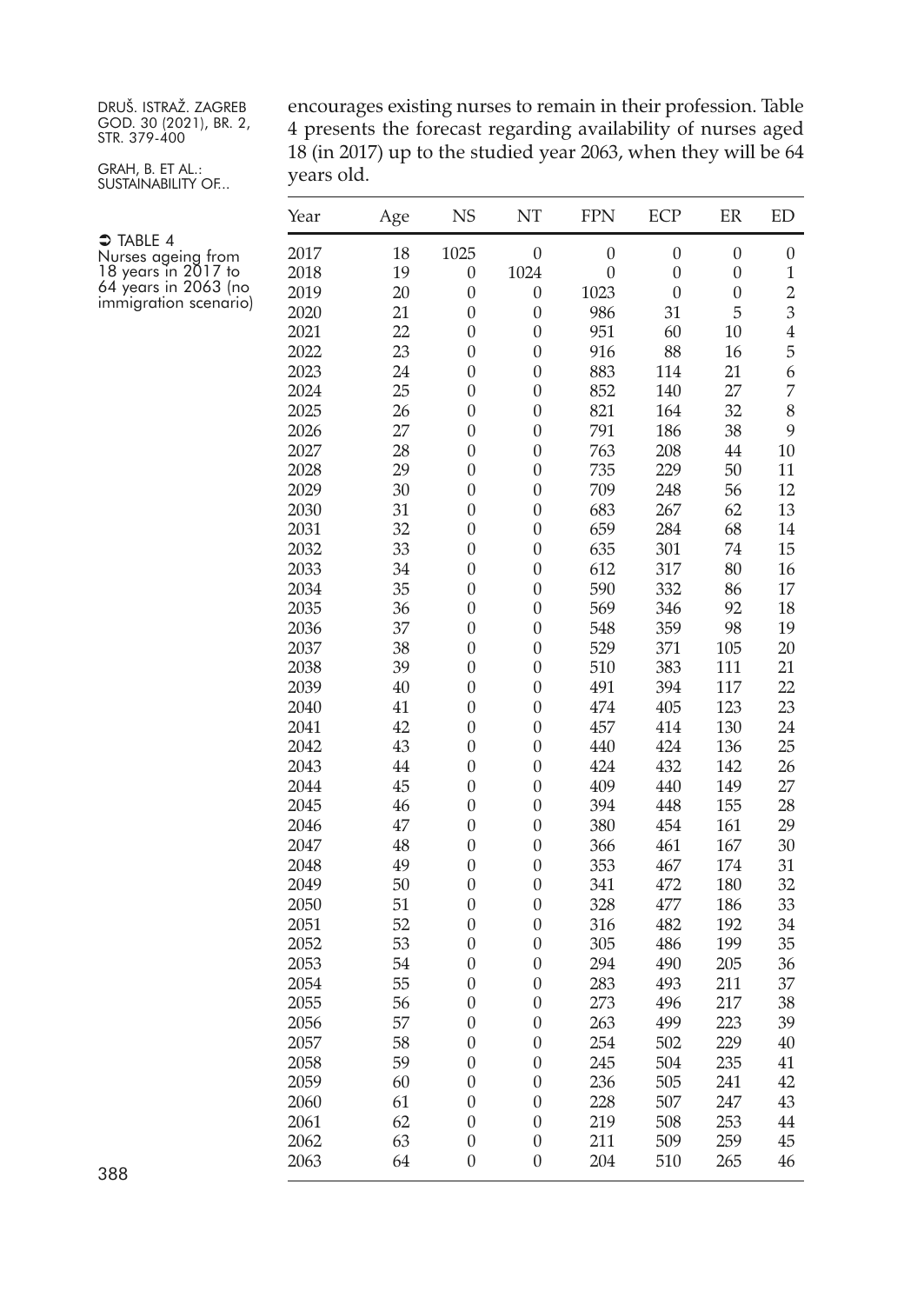# **Understanding the reasons for the shrinking number of employed nurses**

To understand the nursing situation in Slovenia, we performed 15 online interviews inApril/May 2020. We designed the research instrument for qualitative research, consisting of control variables (i.e. gender, age), and five open-ended questions. We performed in-depth interviews, as they enable researchers to further explore their insight on a particular topic (Boyce & Neale, 2006). We were able to obtain additional information about individuals' thoughts and to enrich the studied phenomena (Roulston, 2010). Moreover, we were able to pose questions that reflected the researchers' hypotheses about the studied phenomena in a way that combined previous research on the studied topics as well as our assumptions and knowledge (Deterding & Waters, 2018). Due to the ongoing Covid- -19 pandemic, and related work pressure for nurses as well as governmental restrictions, the questionnaire was in online mode. To collect data, we contacted the internal informer working in the selected public medical hospital, who took care of the dissemination of the online questionnaires. Anonymity was ensured by the online questionnaire form. Altogether, we collected 15 valid responses from nurses. To analyse the data, content analysis was conducted. To ensure the reliability of the study procedure, in the first step, two researchers independently analysed the collected data and, in the second step, discussed findings and selected the most representative proof quotations. To enhance the verification of the qualitative assessment, we triangulated primary data through rich data context for understanding and interpreting the words of the respondents on the nursing employment dynamics phenomena. We also employed methodological triangulation conducted through a combination of developed multiple decrement model and the qualitative part of the study (Yin, 2011).

Out of the 15 respondents, 14 were females and the respondents' average working age was low, all of them working in health and care services and having adequate education. The field study exposed ideas that had the potential to shape our research field, and our notion that, based on the growing number of older adults in an ageing society as well as global pandemics, the wellbeing of a given population cannot be achieved without a sufficient number of well-educated and skilled nurses. Understanding the patterns of the nurse workforce dynamics is important for policymakers in elderly societies, for which appropriate tools need to be developed, to enable the appropriate decisions. Table 5 presents the coding 389 and systematic overview of the qualitative study.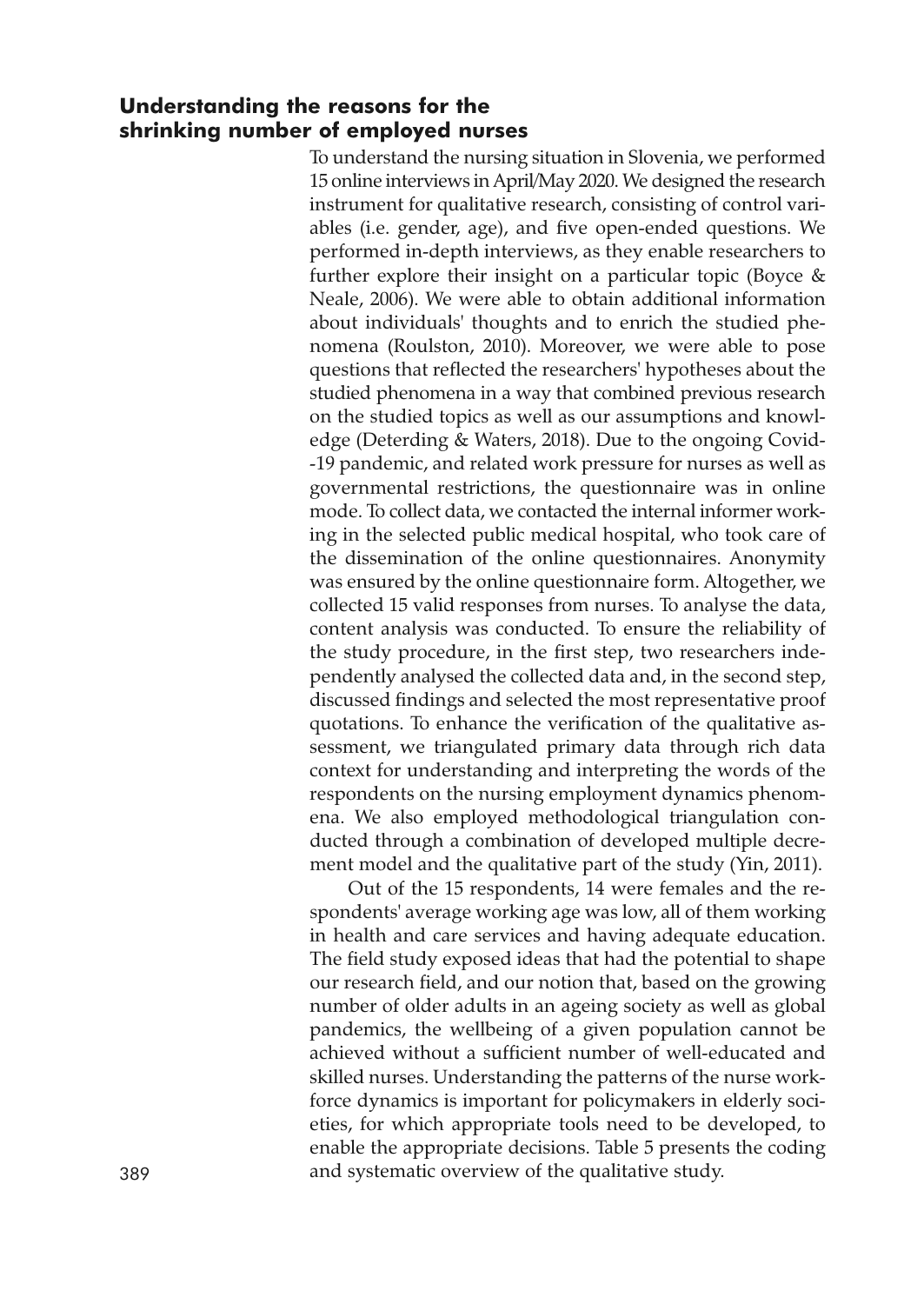|                                                        |                                                                                                          | N                                | %                                                  |
|--------------------------------------------------------|----------------------------------------------------------------------------------------------------------|----------------------------------|----------------------------------------------------|
| Do enough young people<br>choose the nurses profession | Yes<br>No<br>Not specified                                                                               | 7<br>6<br>2                      | 46.7<br>40.0<br>13.3                               |
| Advantages of nursing profession                       | Helping people                                                                                           | 10                               | 66.7                                               |
|                                                        | Availability of job opportunities                                                                        | 3                                | 20.0                                               |
|                                                        | None                                                                                                     | $\overline{2}$                   | 13.3                                               |
| Problems and challenges<br>of nursing profession       | Staffing<br>Working conditions<br>Payment<br>Relations<br>Respectfulness<br>No problems<br>Not specified | 4<br>11<br>3<br>1<br>6<br>1<br>2 | 26.7<br>73.3<br>20.0<br>6.7<br>40.0<br>6.7<br>13.3 |
| Future of nursing profession                           | Positive, key                                                                                            | 8                                | 53.3                                               |
|                                                        | Negative                                                                                                 | 2                                | 13.3                                               |
|                                                        | Not specified                                                                                            | $\overline{4}$                   | 26.7                                               |
|                                                        | No answer                                                                                                | 1                                | 6.7                                                |
| Nursing profession after Covid-19                      | More responsibilities                                                                                    | 2                                | 13.3                                               |
|                                                        | More respect                                                                                             | $\overline{2}$                   | 13.3                                               |
|                                                        | No change                                                                                                | 8                                | 53.3                                               |
|                                                        | Not specified                                                                                            | 1                                | 6.7                                                |
|                                                        | No answer                                                                                                | $\overline{2}$                   | 13.3                                               |

| <b>O</b> TABLE 5<br>Systematic<br>presentation of<br>qualitative results | The first question focused on nurses' opinions as to whether<br>enough young people choose the nursing profession. There<br>were two balanced groups of answers, the first one claiming<br>that there are enough young people who chose the nursing<br>profession:        |
|--------------------------------------------------------------------------|---------------------------------------------------------------------------------------------------------------------------------------------------------------------------------------------------------------------------------------------------------------------------|
|                                                                          | R4: 'So far enough, mostly because it's easier to get a job. Few<br>choose a profession as a mission';                                                                                                                                                                    |
|                                                                          | R13: I think a lot of young people are opting for the nursing<br>profession. Because the profession is reputable and offers<br>help to people'.                                                                                                                           |
|                                                                          | Meanwhile, the other group opined that the number of<br>youths opting for nursing is not sufficient:                                                                                                                                                                      |
|                                                                          | R3: 'No. Burnout. Bad relationships';                                                                                                                                                                                                                                     |
|                                                                          | R9: 'No, underpaid work for never being home. Too much<br>responsibility and pressure for this pay, underappreciat-<br>ed profession, deteriorating working conditions, fewer<br>challenges, not considered when making decisions, too<br>much mobbing in the workplace.' |
| 390                                                                      | The respondents also questioned the motive for choos-<br>ing the nursing profession:                                                                                                                                                                                      |
|                                                                          |                                                                                                                                                                                                                                                                           |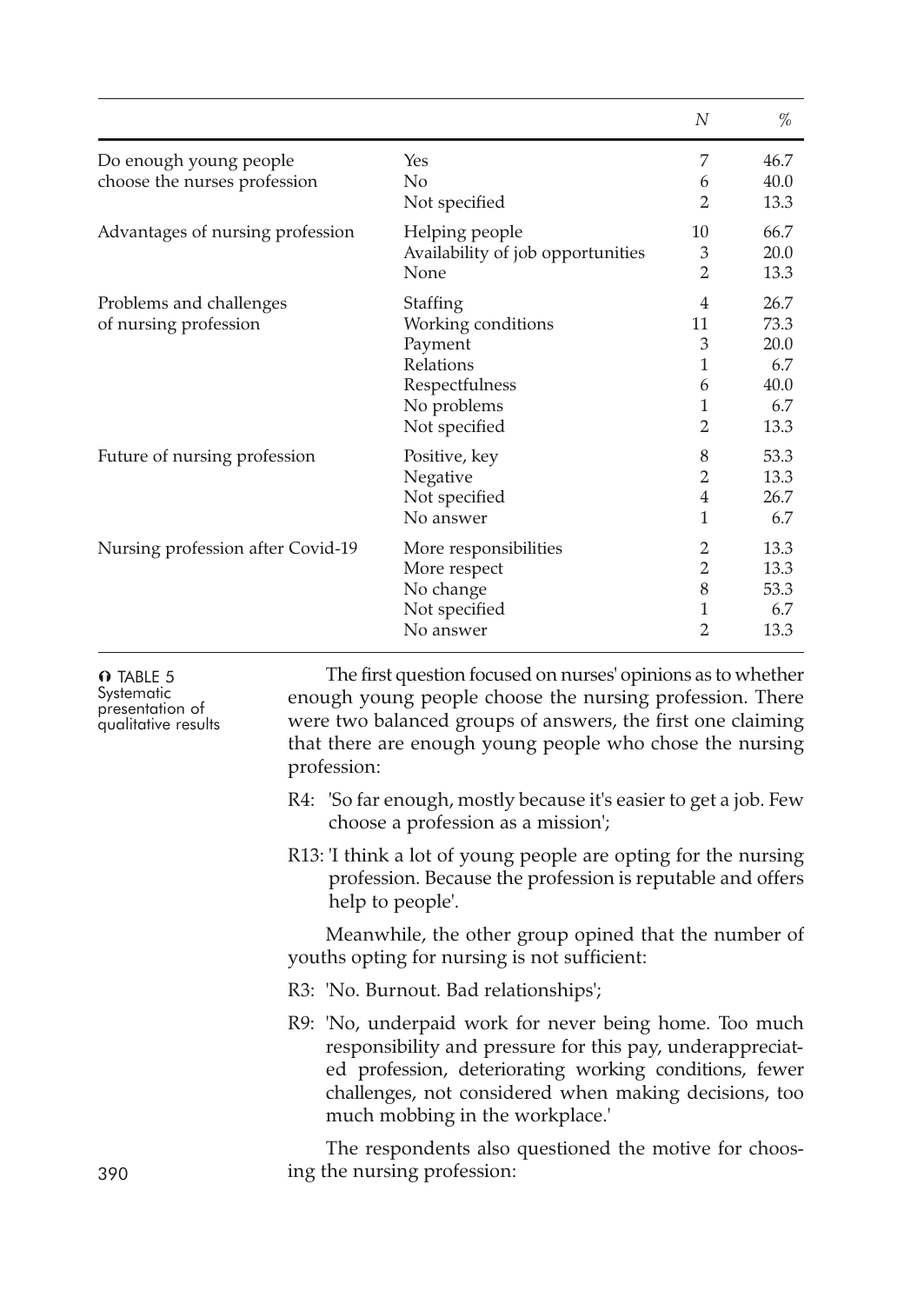GRAH, B. ET AL.: SUSTAINABILITY OF... R11: 'The motive for choosing the profession is wrong, especially for high school. Low enrolment criteria encourage enrolment of people who have failed at school, have poor self-esteem, and are later dissatisfied with their profession. Sufficient persons opt for a graduate nurse; in most cases the number of accepted students is limited. The professional image of a nurse in Slovenia is distorted, in most cases, people think that she is a doctor's assistant…'.

We asked respondents about the advantages of the nursing profession. Several mentioned "helping people":

- R1: 'The advantage is that you know how to help people. A wonderful profession, but not appreciated enough.';
- R4: 'Advantages??? All that is left for us is that at least some of us feel satisfied to do something good for our fellow men.'

Several respondents mentioned no such advantages exist:

- R3: 'There are none.';
- R9: 'There are none, it is better to be a hairdresser, only heart and sacrifice still keeps us in the profession. The brave and smart ones change profession and have the opportunity to make a career.'

According to the respondents, the biggest problems they face are related to HRM and the working environment:

- R2: 'Inhumane schedule, poorly paid work, disrespect.';
- R9: 'It is difficult to make a career, there is no possibility of decision-making, always among the forgotten and unpaid ones, it is becoming unknown who drinks and who pays [phrase], more and more meaningless directives and pressures, more and more savings on quality, more and more hidden mistakes, less or almost no high-quality education and knowledge transfer.'

If they could, they would implement changes:

- R10:'Less paperwork, more time for patients.';
- R11:'More insurance companies... The work of nurses is also poorly valued because the consultants at the insurance company are mostly doctors. The nurse should be responsible for her work, her role in the team should be clearly visible.'

There are also exceptions, as

R14 claims: 'I do my job with pleasure, and I have no problems related to that'.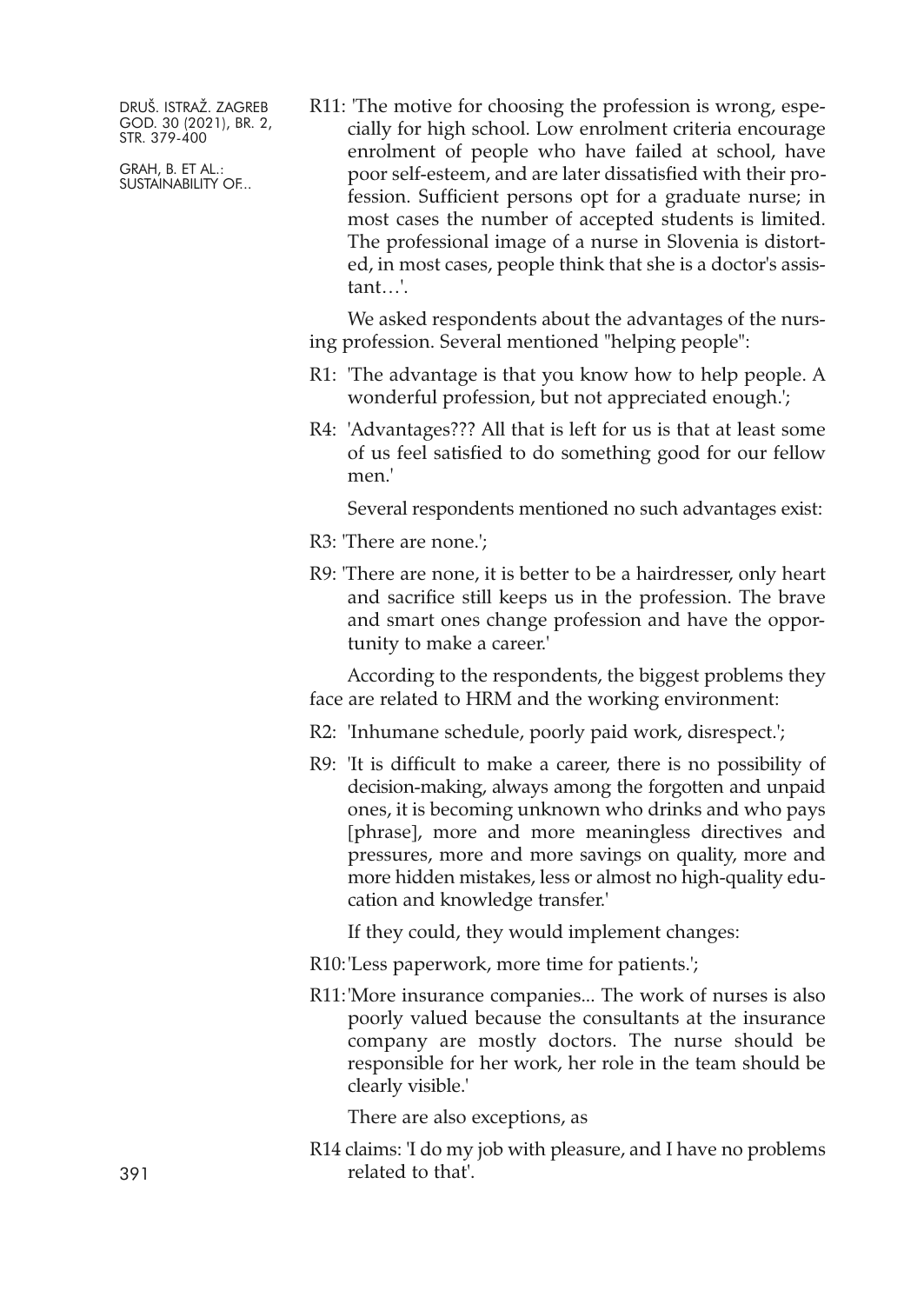GRAH, B. ET AL.: SUSTAINABILITY OF...

On the future of the nursing profession with regard to pandemics and population ageing, the respondents said nurses have a key role:

- R1: 'During this pandemic, it turned out that it is not possible without nurses. I wish the profession were more respected.';
- R8: 'It's a very demanding profession.'.
- R13 highlighted the dangers of the current situation continuing: 'Burnout, staff shortage, people [nurse] won't want to work for low pay',
- R14 assumed that more nurses would be needed: 'One of the solutions is staff reinforcement.'

On changes anticipated after the pandemic, opinions were divided. More than half stated that nothing would change:

- R4: 'The work will continue in the same way, but if we will learn something from the quarantine period, there is a ray of hope that things could get better.';
- R11: 'It will not change; care is the basic mission of nurses. ... The changes will be visible in the organisation and treatment of the patients, but not in the specific nursing services.'

On the other hand, some anticipated negative changes, while others expected positive ones:

- R1: 'It has changed in a way that we have to carry a greater burden, especially in terms of disinfection and protection against infection';
- R6: 'Maybe yes. Nurses will be more respected'.

# **DISCUSSION**

#### **Theoretical contributions**

Nurses make major contributions to the health and wellbeing of the older population. We have developed the model of nursing profession dynamics that projects a long-term shortage of nurses. Nurses can positively contribute to the sustainability of health and care systems by improving human health within the physical, economic, and social environments. The research findings have important theoretical and practical implications.

First, our study contributes to related research on the sustainability of health and care systems by examining the global shortage of nursing staff and offering evidence to reconcile the partial results of prior research. Our study allowed us to identify 15 emergent issues on the supply side and six on the demand side of the sustainability of health and care systems. Nurses themselves reported seven initiatives for effective re-392 tention in the nursing profession: (1) consultation and com-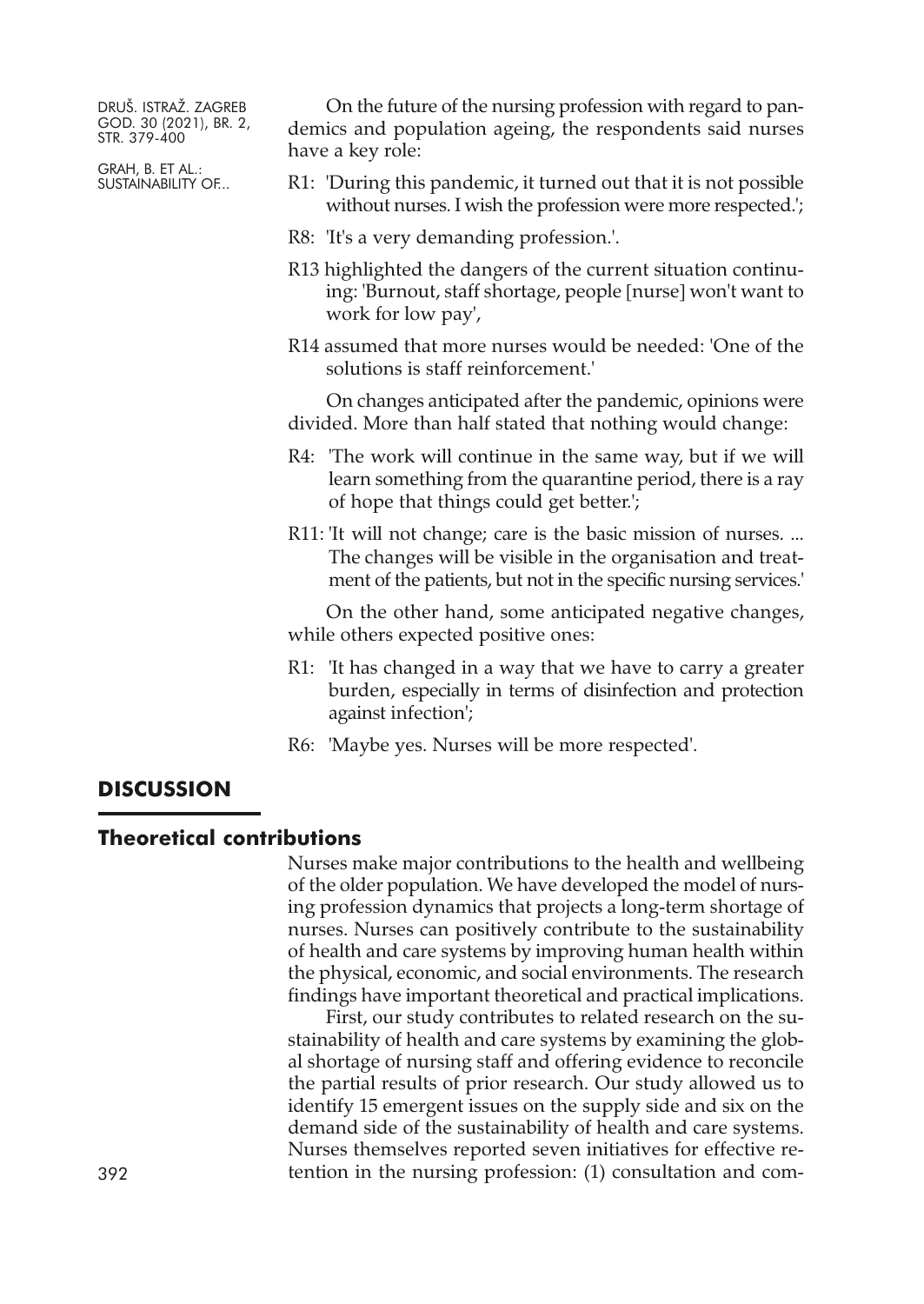**O** TABLE 6<br>Pillars of sustainability of health and care<br>systems affected by<br>nursing dynamics in an<br>ageing society through<br>the views of the authors studied in the<br>previous chapters and<br>our qualitative study

munication with nurses regarding changes; (2) recognition of their efforts by superiors; (3) adequate staffing; (4) supportive management; (5) flexible work schedules and work-life balance; (6) supporting new nurses with wisdom and knowledge; and (7) professional development. The three main pillars of sustainability of health and care systems affected by nursing dynamics in an ageing society through the views of the authors studied in the previous chapters and our qualitative study are given in Table 6.

|                         | Supply side - Providers' perspective                                                                                                                                                                                                                                                                                                                                                                                                                        | Demand side - Patients' perspective                                                                                                                                                                                       |
|-------------------------|-------------------------------------------------------------------------------------------------------------------------------------------------------------------------------------------------------------------------------------------------------------------------------------------------------------------------------------------------------------------------------------------------------------------------------------------------------------|---------------------------------------------------------------------------------------------------------------------------------------------------------------------------------------------------------------------------|
| Environmental<br>pillar | Need to adapt to build environmental<br>and technological solutions<br>(Drobne & Bogataj, 2017).<br>Lack of promotion of green initiatives<br>(Anåker & Elf, 2014).<br>Healthy work environment<br>(Zydziunaite et al., 2015).                                                                                                                                                                                                                              | Environmental health issues<br>(Anåker & Elf, 2014).<br>Healthy work environment<br>and positive attitude<br>towards patients (Ritter, 2011).                                                                             |
| Social pillar           | Ageing of nurses, migration<br>(Janež et al., 2018).<br>Organisational system reconfiguration,<br>patient-centred environment<br>(Kieft et al., 2014).<br>Adjusted competences in nursing<br>profession (Kuokkanen et al., 2016).<br>The need for healthcare system<br>reorganisation (Dyrbye &<br>Shanafelt, 2011).<br>E-health and other technological<br>solutions (Kieft et al., 2014).<br>Collaborative working relationships<br>(Kieft et al., 2014). | Lack of specialised healthcare<br>services (Krug & Cieza, 2019).<br>Patient safety, patient-centred<br>culture (Kieft et al., 2014).<br>Less choice of where to go,<br>quality of healthcare services<br>(Kennedy, 2017). |
| Economic pillar         | Long-term balance of health ecosystem<br>and financial sustainability<br>(Manton et al., 2006).<br>Higher costs of patient healthcare and<br>tendency to increase nurses' salaries<br>(Needleman et al., 2006).<br>Lower profits (Govindarajan &<br>Ramamurti, 2013).<br>Control over nursing practice<br>(Kieft et al., 2014).<br>Cost-effective policy and transparency<br>goals (Kieft et al., 2014).                                                    | Fewer providers available, higher<br>prices of healthcare services<br>(Drobne & Bogataj, 2014, 2015, 2017).                                                                                                               |

Second, we integrated the multiple decrement model of nurses' workforce dynamics to deepen our understanding of patterns, which can inform specific policymakers in ageing societies, and address concerns about nursing shortages being a 393 repetitive phenomenon (Buchan, 2002). This is in line with the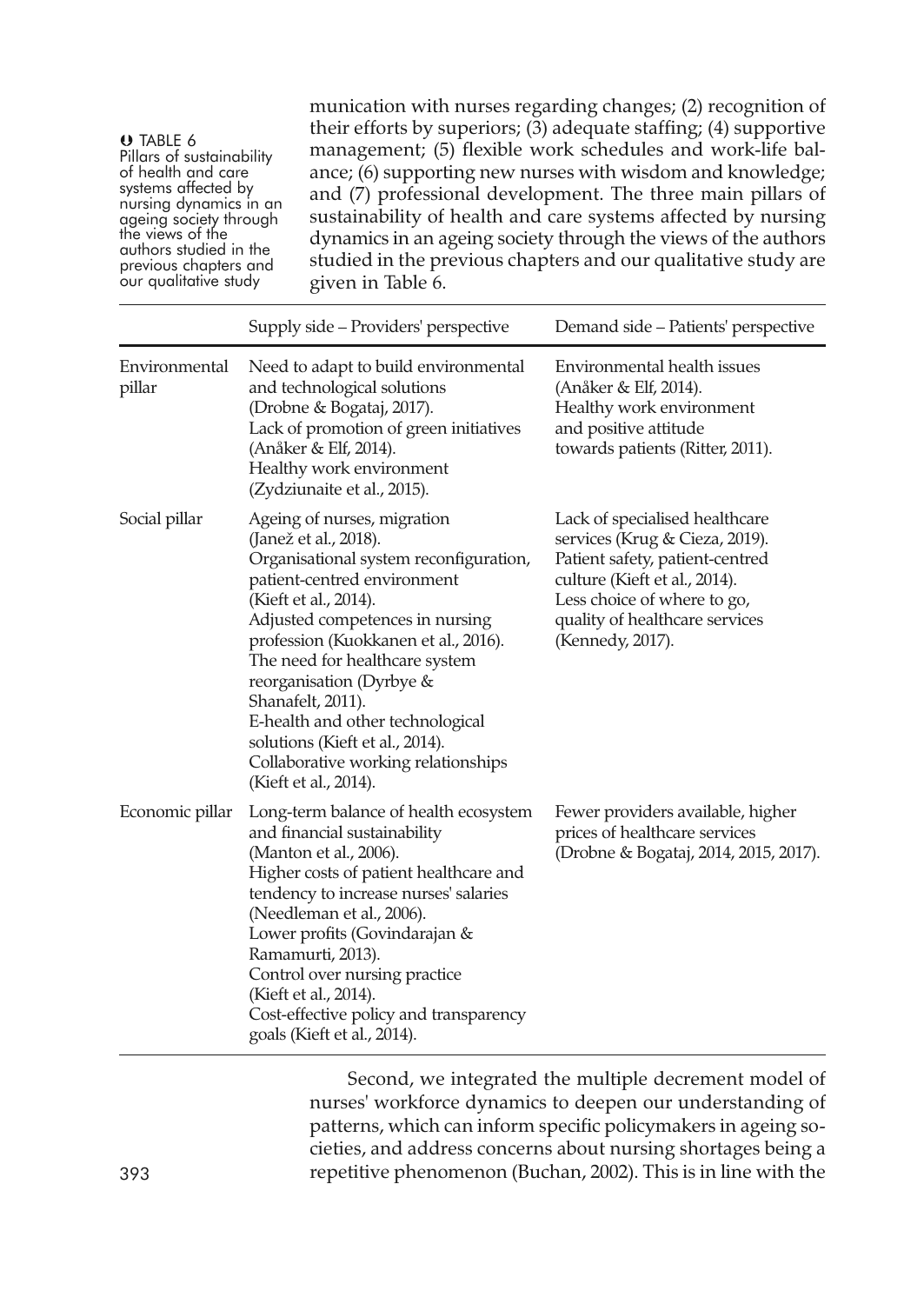GRAH, B. ET AL.: SUSTAINABILITY OF... previous research finding (Kieft et al., 2014) that nurses consider the following factors for improving patients' involvement in the quality of nursing: clinically competent nurses, collaborative working relationships, autonomous nursing practice, adequate staffing, control over nursing practice, managerial support, and a patient-centred culture. As nurses feel pressured to increase productivity and report a high administrative workload, the risk of burnout (Dyrbye & Shanafelt, 2011) will increase.

Further, our study contributes to the existing nursing literature by incorporating the impact of the supply and demand sides of the sustainability of health and care systems on the future of nurse dynamics. Rather than merely allocating partial causes to the global nursing shortage, the incorporation of dynamic forecasting of future nurse workforce needs, distributed in accordance with the environmental, social, and economic pillars of the sustainability of health and care systems, plays an active role in shaping those factors. The future of the nursing profession must support attracting new graduates and retaining skilled nursing staff. This is in line with previous research which recognises that future nursing shortages should not be tackled solely by increasing the supply of new graduates (Barnett et al., 2010).

# **Practical implications**

National policymakers in ageing societies should acknowledge that the challenges related to long-term healthcare have become global issues. To contribute to the sustainability of health and care systems, one must improve the transition of nurses from their educational institutions to workplaces, retain nurses in their jobs, and improve the manner of their deployment (Health Workforce Australia, 2014). Our research allows the measurement of the quality of national policy systems related to the nursing profession. It shows how an optimum increase in their working period and influence of investment in promotional and motivational solutions and education can increase their availability. Results suggest that national economies should bestow adequate consideration when forecasting recommended changes on the supply side to meet the demand.

We propose that national policies should develop and introduce the best strategies and practices based on education, motivation, and profession promotion. This has important implications for healthcare leadership; in addition to aiding the development of sustainable organisational strategies and procedures in the nursing profession, hospital leadership should endeavour to create healthy work environments. Our recommendation is in line with the state-of-the-art research of Marć 394 et al. (2019).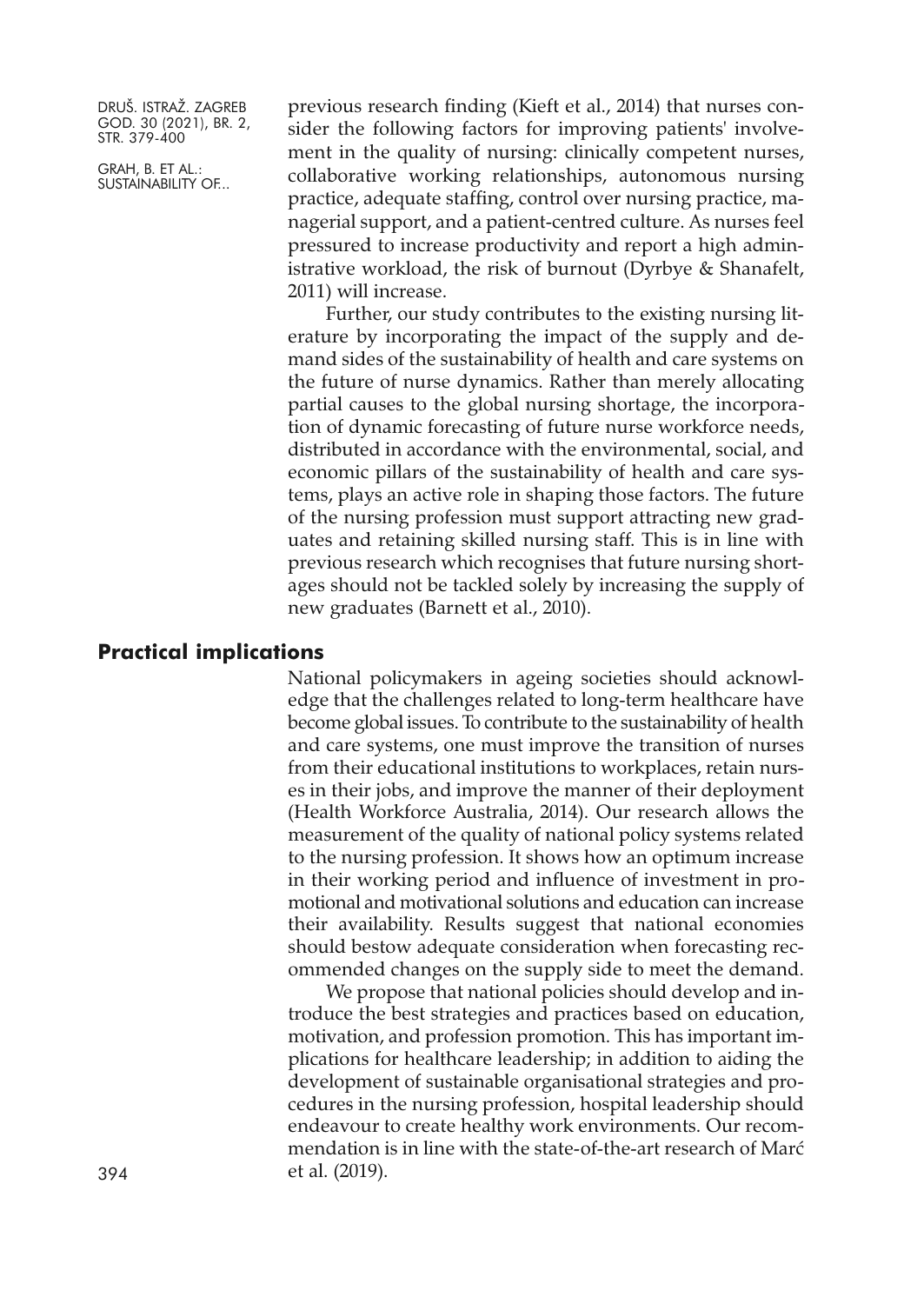# **Limitations and future research directions**

The first limitation of this research is that our national-section data prevented our arriving at a conclusive forecast of further needs related to the global nursing shortage, which should be an avenue for further research. The second limitation is the usage of self-categorised data regarding the probability of nurses transitioning from one state to another, which could have led us to either underestimate or overestimate the future need for nurses. Third, we should consider the contextual role of national economies, namely the existing national educational system and relevant national policies. Fourth, the ongoing Covid-19 pandemic made it impossible for us to collect the data in person on the one hand, and on the other, it increased the workload of nurses, leaving them with less time to participate in this study. Future research should be focused on other stakeholders of the healthcare system, as, for example, healthcare services providers, doctors, as well as social workers, patients, and others. Future research should also look into why national economies and policies are not yet prepared to tackle the healthcare needs of rapidly ageing societies.

# **CONCLUSIONS**

Population ageing increases the number of older adults who need healthcare services, and a shortage of nurses poses serious concerns relating to the sustainability of health and care systems. The sustainability of a welfare state will be challenged if there are not enough nurses to care for the increasing number of older adults. A large number of academic papers highlight the problem of a global nurse shortage, but no paper in the Web of Science has presented a model that enables policymakers to understand the patterns that mark nursing profession dynamics, the projections of which depend on policies.

Therefore, in this article we have developed the model of actuarial mathematics by which we can assume the dynamics of number of nurses, as well as show how we can use various government policies to influence the change in the transition matrix and thus increase the number of available nurses. Not only wages, but the list of environmental, social and economic pillars, as given in Table 6, influence young people to choose this profession and to stay in it. But according to our interviews, also the problems and challenges of the nursing profession, like working conditions and respectfulness, influence the transition matrix. We also modelled how the policy of attracting workers from abroad (influencing vector **M**) can affect a greater number of much-needed nurses.

To support policymakers in accepting decisions regarding incentives for entering the education process and supporting 395 the motivation of nurses, public databases of EU member states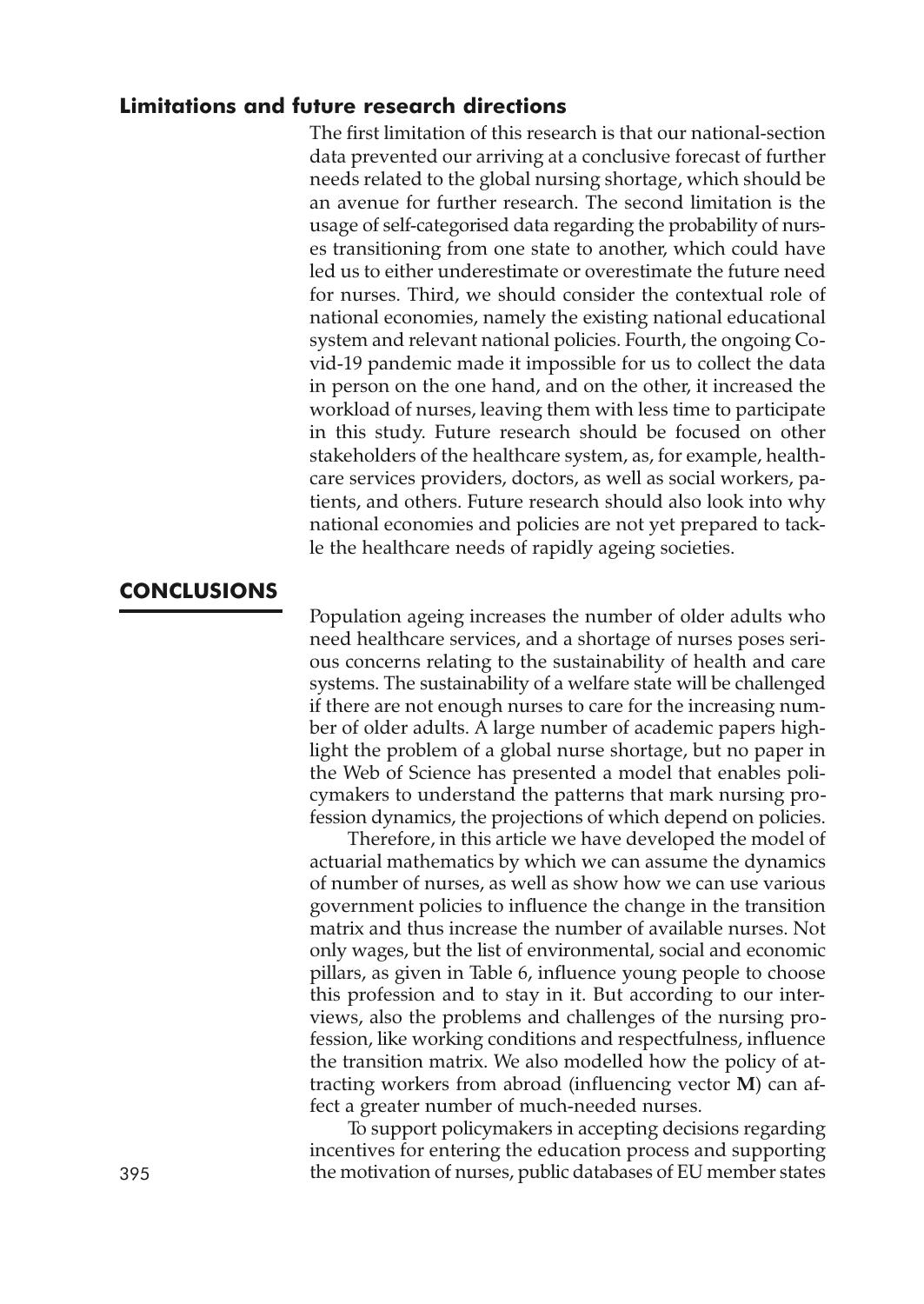GRAH, B. ET AL.: SUSTAINABILITY OF... and Eurostat need to be developed to measure the efficiency of different policies on the availability of nurses.

The results of this paper are highly relevant and have important potential impacts: (1) the existing supply of nurses is not sufficient in the long term, (2) investments in HRM are not sufficiently high to provide enough qualified nurses, and (3) the developed model allows a better understanding of patterns relevant to nurse entrances and exits and can be used by different institutions. The results of appropriate HRM in healthcare should facilitate important contributions in terms of ensuring social and healthcare services in ageing societies (European Commission, 2015).

#### **REFERENCES**

Aboshaiqah, A. (2016). Strategies to address the nursing shortage in Saudi Arabia. *International Nursing Review, 63*(3), 499–506. [https://doi.](https://doi.org/10.1111/inr.12271) [org/10.1111/inr.12271](https://doi.org/10.1111/inr.12271)

Aiken, L. H., Sloane, D. M., Bruyneel, L., Van den Heede, K., Sermeus, W., & Rn4cast Consortium (2013). Nurses' reports of working conditions and hospital quality of care in 12 countries in Europe. *International Journal of Nursing Studies, 50*(2), 143–153. [https://doi.org/10.](https://doi.org/10.1016/j.ijnurstu.2012.11.009) [1016/j.ijnurstu.2012.11.009](https://doi.org/10.1016/j.ijnurstu.2012.11.009)

Anåker, A., & Elf, M. (2014). Sustainability in nursing: A concept analysis. *Scandinavian Journal of Caring Sciences, 28*(2), 381–389. [https://doi.](https://doi.org/10.1111/scs.12121) [org/10.1111/scs.12121](https://doi.org/10.1111/scs.12121)

Armmer, F. (2017). An inductive discussion of the interrelationships between nursing shortage, horizontal violence, generational diversity, and healthy work environments. *Administrative Sciences, 7*(4), 34. <https://doi.org/10.3390/admsci7040034>

Auerbach, D. I., Buerhaus, P. I., & Staiger, D. O. (2015). Will the RN workforce weather the retirement of the baby boomers? *Medical Care, 53*(10), 850–856. <https://doi.org/10.1097/MLR.0000000000000415>

Barnett, T., Namasivayam, P., & Narudin, D. A. A. (2010). A critical review of the nursing shortage in Malaysia. *International Nursing Review, 57*(1), 32–39. <https://doi.org/10.1111/j.1466-7657.2009.00784.x>

Baumann, A., Giovannetti, P., O'Brien-Pallas, L., Mallette, C., Deber, R., Blythe, J., Hibberd, J., & DiCenso, A. (2001). Healthcare restructuring: The impact of job change. *Canadian Journal of Nursing Leadership, 14*(1), 14–20. <https://doi.org/10.12927/cjnl.2001.16306>

Bogataj, D., McDonnell, D. R., & Bogataj, M. (2015). Reverse mortgage schemes financing urban dynamics using the multiple decrement approach. In J. A. Londoño, J. Garrido, & D. Hernández‐Hernández (Eds.), *Actuarial sciences and quantitative finance* (pp. 27–47). Springer. [https://doi.org/10.1007/978-3-319-18239-1\\_3](https://doi.org/10.1007/978-3-319-18239-1_3)

Bonetti, L., Tolotti, A., Valcarenghi, D., Pedrazzani, C., Barello, S., Ghizzardi, G. Graffigna, G., Sari, D., & Bianchi, M. (2019). Burnout precursors in oncology nurses: A preliminary cross-sectional study with a systemic organizational analysis. *Sustainability, 11*(5), 1246. [https://doi.](https://doi.org/10.3390/su11051246) 396 [org/10.3390/su11051246](https://doi.org/10.3390/su11051246)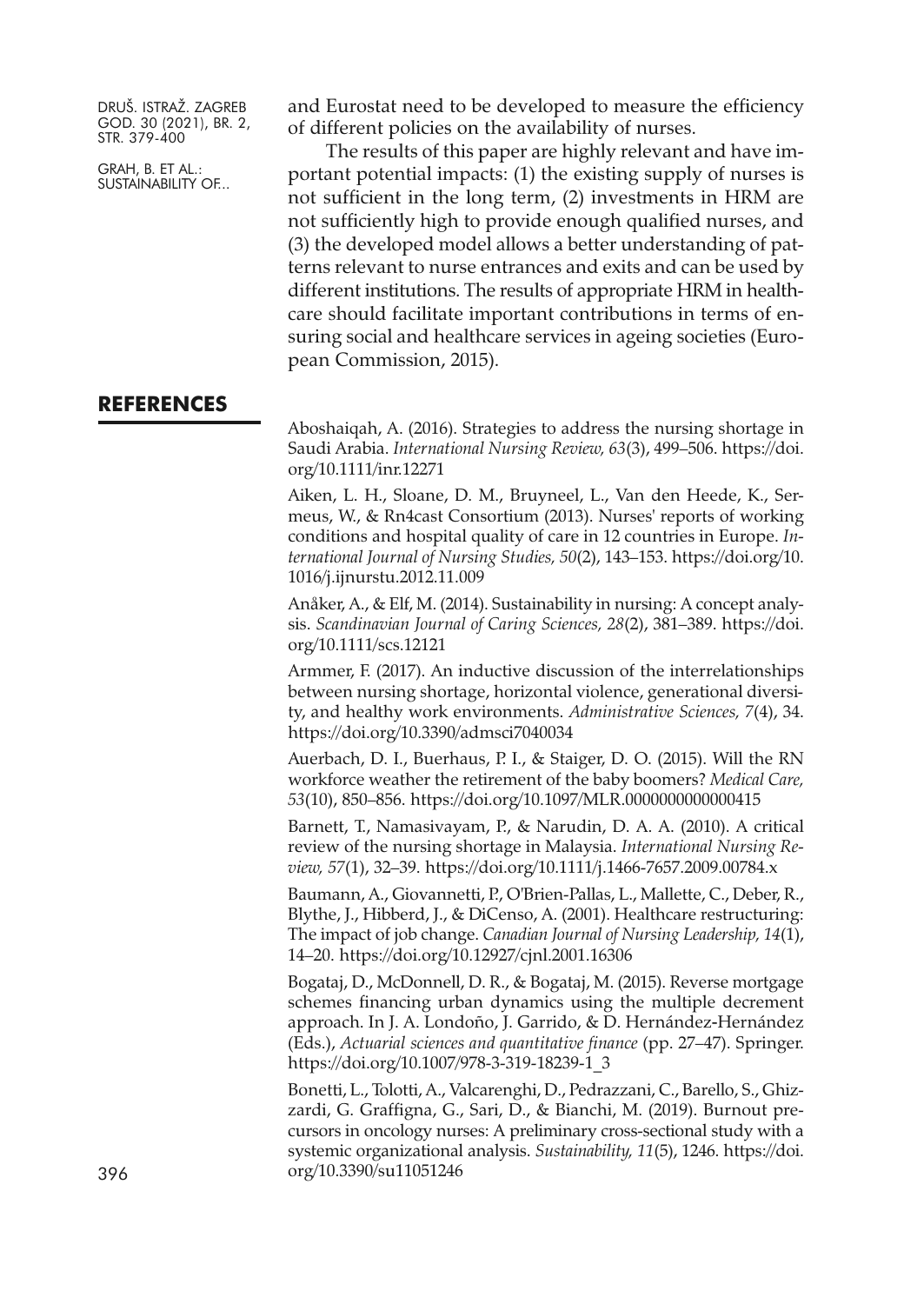GRAH, B. ET AL.: SUSTAINABILITY OF... Boyce, C. & Neale, P. (2006). *Conducting in-depth interviews: A guide for designing and conducting in-depth interviews for evaluation input.* Pathfinder International.

Buchan, J. (2002). Global nursing shortages. Are often a symptom of wider health system or societal ailments. *BMJ, 324*, 751–752. [https://doi.](https://doi.org/10.1136/bmj.324.7340.751) [org/10.1136/bmj.324.7340.751](https://doi.org/10.1136/bmj.324.7340.751)

Chan, Z. C., Tam, W. S., Lung, M. K., Wong, W. Y., & Chau, C. W. (2013). A systematic literature review of nurse shortage and the intention to leave. *Journal of Nursing Management, 21*(4), 605–613. [https://doi.org/10.](https://doi.org/10.1111/j.1365-2834.2012.01437.x) [1111/j.1365-2834.2012.01437.x](https://doi.org/10.1111/j.1365-2834.2012.01437.x)

Cooley, S. S., & De Gagne, J. C. (2016). Transformative experience: Developing competence in novice nursing faculty. *Journal of Nursing Education, 55*(2), 96–100. <https://doi.org/10.3928/01484834-20160114-07>

Deterding, N. M. & Waters, M. C. (2018). Flexible coding of in-depth interviews: A twenty-first-century approach. *Sociological Methods & Research, 50*(2), 708–739. <https://doi.org/10.1177/0049124118799377>

Dietrich Leurer, M. D., Donnelly, G., & Domm, E. (2007). Nurse retention strategies: Advice from experienced registered nurses. *Journal of Health Organization and Management, 21*(3), 307–319. [https://doi.org/](https://doi.org/10.1108/14777260710751762) [10.1108/14777260710751762](https://doi.org/10.1108/14777260710751762)

Drobne, S., & Bogataj, M. (2013). Evaluating functional regions for servicing the elderly. In L. Zadnik Stirn, J. Žerovnik, J. Povh, S. Drobne and A. Lisec (Eds.), *The 12th International Symposium on Operational Research SOR'13, Proceedings* (pp. 331–336). SDI-SOR.

Drobne, S., & Bogataj, M. (2014). Regions for servicing old people: Case study of Slovenia. *Business Systems Research Journal, 5*(3), 19–36. <https://doi.org/10.2478/bsrj-2014-0017>

Drobne, S., & Bogataj, M. (2015). Optimal allocation of public service centres in the central places of functional regions. *IFAC-PapersOnLine, 48*(3), 2362–2367. <https://doi.org/10.1016/j.ifacol.2015.06.441>

Drobne, S., & Bogataj, M. (2017). The impact of public investments in facilities on the potential housing market for older persons. *Facilities, 35*(7/8), 422–435. <https://doi.org/10.1108/F-09-2016-0091>

Dyrbye, L. N., & Shanafelt, T. D. (2011). Physician burnout: A potential threat to successful health care reform. *Jama, 305*(19), 2009–2010. <https://doi.org/10.1001/jama.2011.652>

European Commission (2015). *Innovation for active & healthy ageing*. *European Summit on Innovation for Active and Healthy Ageing, Final Report*. European Commission and Partners.

Evans, J., & Frank, B. (2003). Contradictions and tensions: Exploring relations of masculinities in the numerically female-dominated nursing profession. *The Journal of Men's Studies, 11*(3), 277–292. [https://doi.](https://doi.org/10.3149/jms.1103.277) [org/10.3149/jms.1103.277](https://doi.org/10.3149/jms.1103.277)

Govindarajan, V., & Ramamurti, R. (2013). Delivering world-class health care, affordably. *Harvard Business Review, 91*(11), 117–122.

Haddad, L. M., & Toney-Butler, T. J. (2018). *Nursing shortage*. StatPearls Publishing.

Hassmiller, S. B., & Cozine, M. (2006). Addressing the nurse shortage to improve the quality of patient care. *Health Affairs, 25*(1), 268–274. <https://doi.org/10.1377/hlthaff.25.1.268>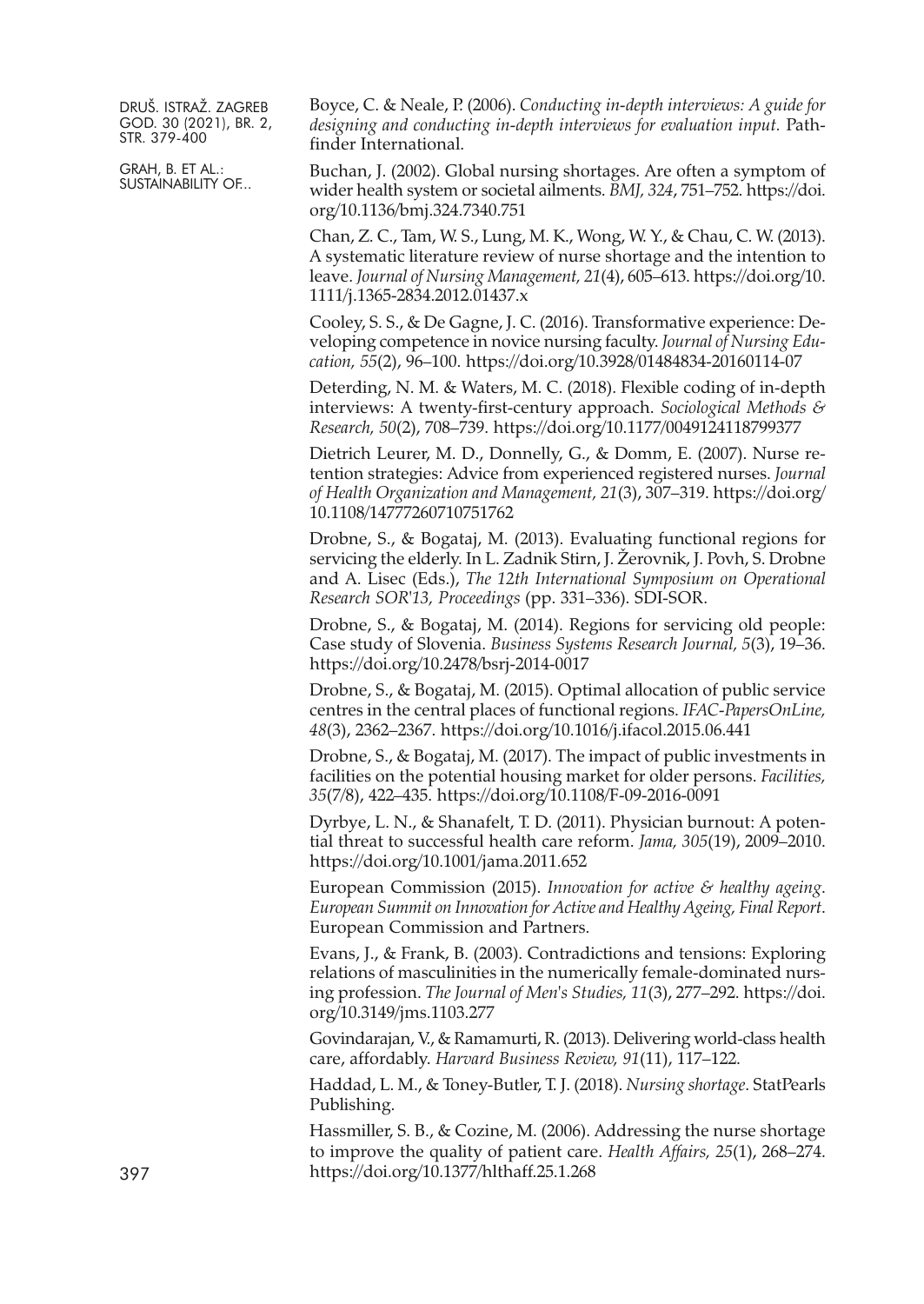GRAH, B. ET AL.: SUSTAINABILITY OF... Health Workforce Australia (2014). *Nursing workforce sustainability, improving nurse retention and productivity*. Health Workforce Australia.

Huddleston, P., & Gray, J. (2016). Measuring nurse leaders' and direct care nurses' perceptions of a healthy work environment in an acute care setting, part 1: A pilot study. *JONA: The Journal of Nursing Administration, 46*(7/8), 373–378. [https://doi.org/10.1097/NNA.000000](https://doi.org/10.1097/NNA.0000000000000361) [0000000361](https://doi.org/10.1097/NNA.0000000000000361)

Janež, P., Drobne, S., & Bogataj, M. (2018). Forecasting dynamics of daily commuting to work to other municipality in the case of changing taxation policies. In E. Viles, M. Ormazábal, & A. Lleó (Eds.), *Closing the gap between practice and research in industrial engineering* (pp. 105–112). Springer. [https://doi.org/10.1007/978-3-319-58409-6\\_12](https://doi.org/10.1007/978-3-319-58409-6_12)

Kaelin, L. (2011). Care drain: The political making of health worker migration. *Journal of Public Health Policy, 32*, 489–498. [https://doi.org/](https://doi.org/10.1057/jphp.2011.43) [10.1057/jphp.2011.43](https://doi.org/10.1057/jphp.2011.43)

Kennedy, D. M. (2017). Creating an excellent patient experience through service education: Content and methods for engaging and motivating front-line staff. *Journal of Patient Experience, 4*(4), 156–161. <https://doi.org/10.1177/2374373517718351>

Kieft, R. A., de Brouwer, B. B., Francke, A. L., & Delnoij, D. M. (2014). How nurses and their work environment affect patient experiences of the quality of care: A qualitative study. *BMC Health Services Research, 14*(1), 249. <https://doi.org/10.1186/1472-6963-14-249>

Krug, E., & Cieza, A. (2019). Strengthening health systems to provide rehabilitation services. *Neuropsychological Rehabilitation, 29*(5), 672–674. <https://doi.org/10.1080/09602011.2017.1319391>

Kuokkanen, L., Leino-Kilpi, H., Numminen, O., Isoaho, H., Flinkman, M., & Meretoja, R. (2016). Newly graduated nurses' empowerment regarding professional competence and other work-related factors. *BMC Nursing, 15*(1), 22. <https://doi.org/10.1186/s12912-016-0143-9>

Lay, V. (2007). Sustainable development and leadership. *Društvena istraživanja, 16*(6), 1031–1053.

Leung, P. P., Wu, C. H., Kwong, C. K., & Ching, W. K. (2020). Nursing shortage in the public healthcare system: An exploratory study of Hong Kong. *Enterprise Information Systems, 14*(7), 913–931.

Manton, K. G., Gu, X., & Lamb, V. L. (2006). Change in chronic disability from 1982 to 2004/2005 as measured by long-term changes in function and health in the US elderly population. *Proceedings of the National Academy of Sciences, 103*(48), 18374–18379. [https://doi.org/10.](https://doi.org/10.1073/pnas.0608483103) [1073/pnas.0608483103](https://doi.org/10.1073/pnas.0608483103)

Marć, M., Bartosiewicz, A., Burzyńska, J., Chmiel, Z., & Januszewicz, P. (2019). A nursing shortage – a prospect of global and local policies. *International Nursing Review, 66*(1), 9–16. <https://doi.org/10.1111/inr.12473>

Ministry of Education, Science and Sport (n.a.). *Podatki z analizo za srednje šole in dijaške domove* [*Data with analysis for secondary schools and student boarding homes*]. Ministry of Education, Science and Sport.

Nardi, D. A. & Gyurko, C. C. (2013). The global nursing faculty shortage: Status and solutions for change. *Journal of Nursing Scholarship,* 398 *45*(3), 317–326. <https://doi.org/10.1111/jnu.12030>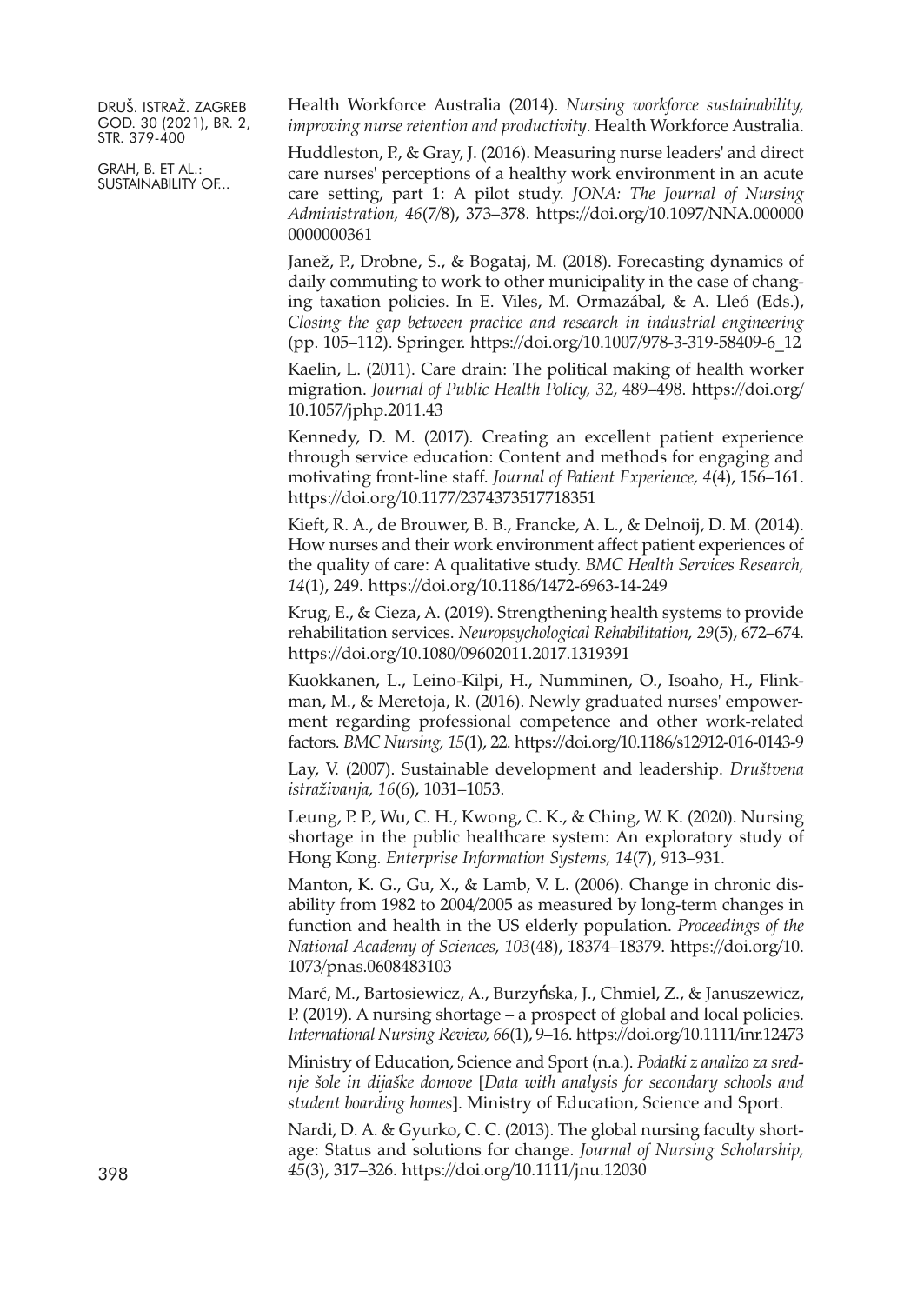GRAH, B. ET AL.: SUSTAINABILITY OF...

National Institute for Public Health (n.a.). *Zaposleni po poklicnih skupinah in statističnih regijah, Slovenija, letno* [*Employees by occupational groups and statistical regions, Slovenia, annually*]. National Institute for Public Health. <https://podatki.nijz.si>

Needleman, J., Buerhaus, P. I., Stewart, M., Zelevinsky, K., & Mattke, S. (2006). Nurse staffing in hospitals: Is there a business case for quality? *Health Affairs, 25*(1), 204–211. <https://doi.org/10.1377/hlthaff.25.1.204>

Newman, K., Maylor, U., & Chansarkar, B. (2001). The nurse retention, quality of care and patient satisfaction chain. *International Journal of Health Care Quality Assurance, 14*(2), 57–68. [https://doi.org/10.1108/095](https://doi.org/10.1108/09526860110386500) [26860110386500](https://doi.org/10.1108/09526860110386500)

Nursing Solutions, Inc. (2016). *2016 National healthcare retention & RN staffing report*. Nursing Solutions, Inc.

Pillay, R. (2009). Retention strategies for professional nurses in South Africa. *Leadership in Health Services, 22*(1), 39–57. [https://doi.org/10.1108/](https://doi.org/10.1108/17511870910928010) [17511870910928010](https://doi.org/10.1108/17511870910928010)

Ritter, D. (2011). The relationship between healthy work environments and retention of nurses in a hospital setting. *Journal of Nursing Management, 19*(1), 27–32. <https://doi.org/10.1111/j.1365-2834.2010.01183.x>

Roulston, K. (2010). Considering quality in qualitative interviewing. *Qualitative Research, 10*(2), 199–228. [https://doi.org/10.1177/146879410](https://doi.org/10.1177/1468794109356739) [9356739](https://doi.org/10.1177/1468794109356739)

Sawaengdee, K., Tangcharoensathien, V., Theerawit, T., Thungjaroenkul, P., Thinkhamrop, W., Prathumkam, P., Chaichaya, N., Thinkhamrop, K., Tawarungruang, C., & Thinkhamrop, B. (2016). Thai nurse cohort study: Cohort profiles and key findings. *BMC Nursing, 15*(1), 10. <https://doi.org/10.1186/s12912-016-0131-0>

Slovenian Statistical Office (n.a.). *Delovno aktivno prebivalstvo po: spol, skd dejavnost, leto, starostni razred* [*Employed population by: sex, skd (Standard Classification of Activities), year, age class*]. Slovenian Statistical Office. <https://pxweb.stat.si/pxweb/Dialog/SaveShow.asp>

Squires, A., Jylhä, V., Jun, J., Ensio, A., & Kinnunen, J. (2017). A scoping review of nursing workforce planning and forecasting research. *Journal of Nursing Management, 25*(8), 587–596. [https://doi.org/10.](https://doi.org/10.1111/jonm.12510) [1111/jonm.12510](https://doi.org/10.1111/jonm.12510)

Tadić Vujčić, M. (2019). Personal resources and work engagement: A two-wave study on the role of job resources crafting among nurses. *Društvena istraživanja, 28*(1), 5–24. <https://doi.org/10.5559/di.28.1.01>

Tur-Porcar, A. M., Cuartero-Monteagudo, N., & Fernández-Garrido, J. (2019). Learning environments in health and medical studies: The mediating role of emotional intelligence. *Sustainability, 11*(15), 4011. <https://doi.org/10.3390/su11154011>

Webber, J. (2011). Nurses must influence governments and policy. *International Nursing Review, 58*(2), 145–146. [https://doi.org/10.1111/j.](https://doi.org/10.1111/j.1466-7657.2011.00908.x) [1466-7657.2011.00908.x](https://doi.org/10.1111/j.1466-7657.2011.00908.x)

Yin, R. K. (2011). *Qualitative research from start to finish*. Guilford Publications.